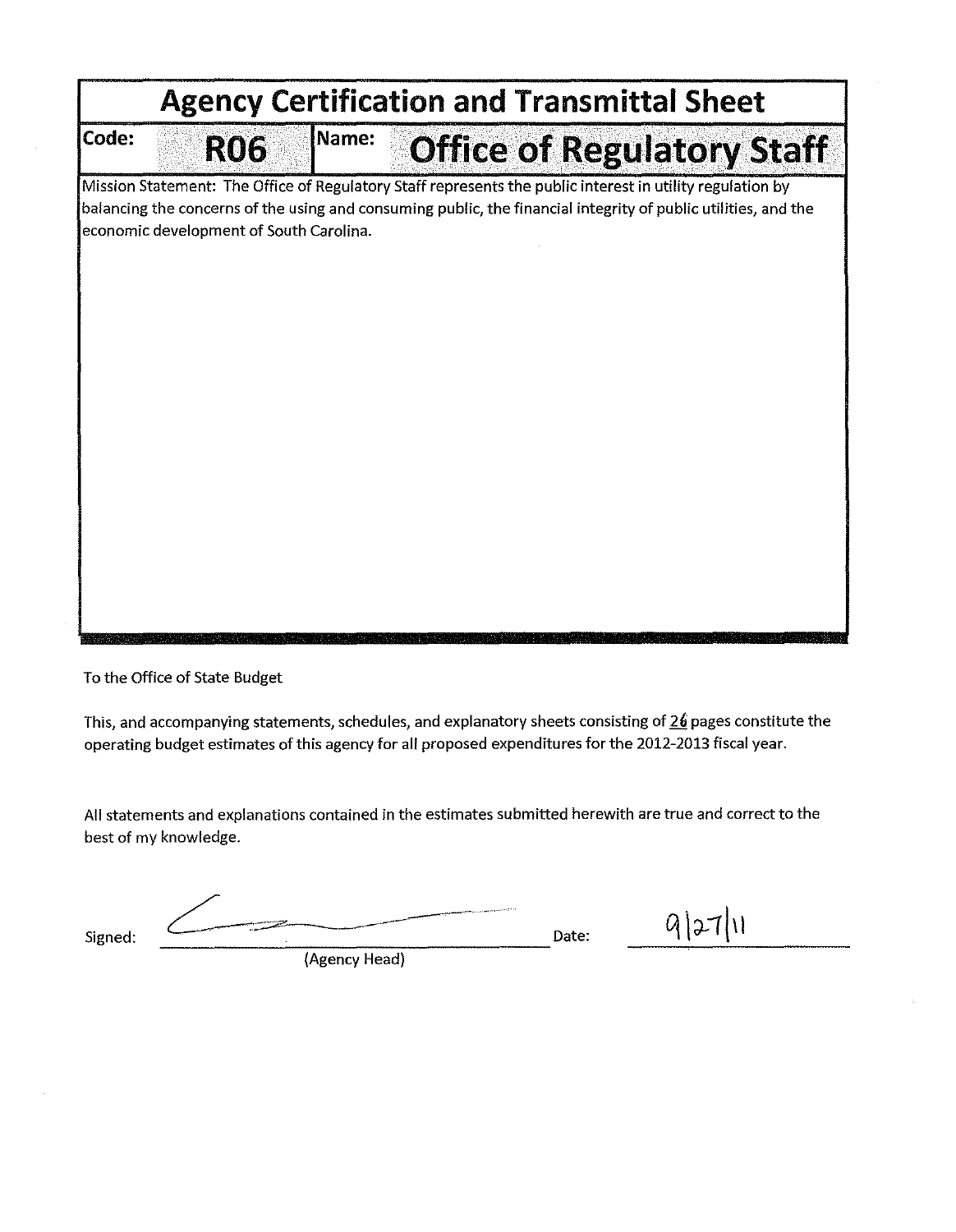#### **I. EXECUTIVE SUMMARY**

#### A. **Agency Section/Code/Name:**

Section 57/R06/Office of Regulatory Staff

#### B. **Summary Description of Strategic or Long-Term Goals:**

The Office of Regulatory Staff represents the public interest in utility regulation by balancing the concerns of the using and consuming public, the financial integrity of public utilities, and the economic development of South Carolina.

#### C. **2011-2012 Agency Recurring Base Appropriation:**

State \$0 Federal \$0<br>Other \$1 \$11,118,806

D. **Number of Budget Categories:**

5

#### E. **Agency-wide Vacant FTEs**

Vacant FTEs as of July 31, 2011: 8 % Vacant 10.8%

#### F. **Efficiency Measures:**

ORS has taken several actions to reduce expenditures over the last Fiscal Year. Listed below are some of the actions taken:

*Employees/Benefits*

• Vacancies are being held longer before being filled

#### *Information Technology*

- ORS entered a lease agreement for personal computers.
- Expenditures for information technology are being reviewed in detail.

#### *Travel/Training*

- Out of State Travel is being restricted unless there is a compelling reason for the travel.
- Inspectors have been asked to review their routes to streamline them and use less gas.
- Each in-state trip (excluding inspectors) is being reviewed and is to be justified by the managers before approval is given for the trip.
- Managers are encouraging staff to increasingly use remote educational opportunities such as webinars and other internet meeting sites.

#### *Other Expenses*

- All other expenditure requests are being reviewed in detail.
- Several new budget reports have been developed and those reports are being closely monitored monthly.

#### G. **Number of Provisos:**

3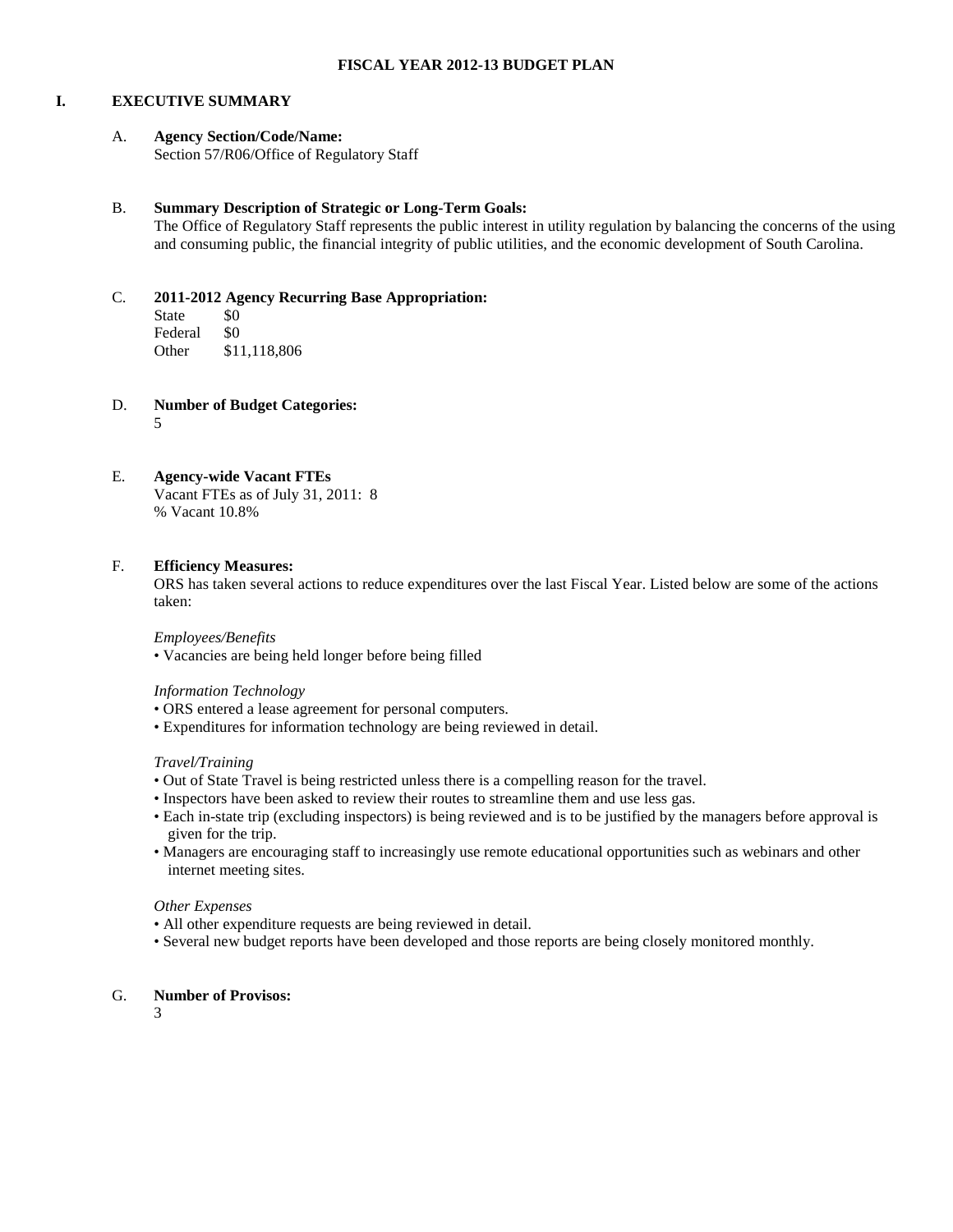#### **IIA. OPERATING BUDGET PROGRAMS**

**Agency Section/Code/Name: Section 57/R06/Office of Regulatory Staff**

#### **SUMMARY OF OPERATING BUDGET PROGRAMS FOR FY 2012-13**

|                                                                                                                                                                             | <b>OPERATING BUDGET PROGRAMS</b>              |                   |               |           | <b>FUNDING</b> |            |            |              | <b>FTEs</b> |       |       |
|-----------------------------------------------------------------------------------------------------------------------------------------------------------------------------|-----------------------------------------------|-------------------|---------------|-----------|----------------|------------|------------|--------------|-------------|-------|-------|
|                                                                                                                                                                             | Activity                                      | Activity          | Non-Recurring | Recurring |                |            |            |              |             |       |       |
| Title                                                                                                                                                                       | Name                                          | No.               | <b>State</b>  | State     | Federal        | Other      | Total      | <b>State</b> | Federal     | Other | Total |
|                                                                                                                                                                             | Administration, Legal, Dual                   |                   |               |           |                |            |            |              |             |       |       |
| <b>Executive Director</b>                                                                                                                                                   | Party Relay                                   | 1525, 1609, 1524  |               |           |                | 6,340,337  | 6,340,337  |              |             | 12.00 | 12.00 |
|                                                                                                                                                                             | Consumer Services,                            |                   |               |           |                |            |            |              |             |       |       |
| <b>Support Services</b>                                                                                                                                                     | Administration, Audit                         | 1523, 1525, 1611  |               |           |                | 1,434,779  | 1,434,779  |              |             | 30.00 | 30.00 |
|                                                                                                                                                                             | Telecommunications,                           |                   |               |           |                |            |            |              |             |       |       |
| Telecommunications.                                                                                                                                                         | Transportation,                               |                   |               |           |                |            |            |              |             |       |       |
| Transportation, Water/Wastewater Water/Wastewater                                                                                                                           |                                               | 1522, 1521, 1612  |               |           |                | 1,069,763  | 1,069,763  |              |             | 18.00 | 18.00 |
|                                                                                                                                                                             | Utilities-Electric, Utilities-                |                   |               |           |                |            |            |              |             |       |       |
| Electric & Gas                                                                                                                                                              | Natural Gas                                   | 1520, 1610        |               |           |                | 984,521    | 984,521    |              |             | 14.00 | 14.00 |
|                                                                                                                                                                             | Utilities-Electric,                           |                   |               |           |                |            |            |              |             |       |       |
|                                                                                                                                                                             | Transportation,                               |                   |               |           |                |            |            |              |             |       |       |
|                                                                                                                                                                             | Telecommunications,                           |                   |               |           |                |            |            |              |             |       |       |
|                                                                                                                                                                             | Consumer Services,                            |                   |               |           |                |            |            |              |             |       |       |
|                                                                                                                                                                             | Administration, Legal,                        | 1520, 1521, 1522, |               |           |                |            |            |              |             |       |       |
|                                                                                                                                                                             | Utilities-Natural Gas, Audit,                 | 1523, 1525, 1520, |               |           |                |            |            |              |             |       |       |
| <b>Employee Benefits</b>                                                                                                                                                    | Water/Wastewater                              | 1610, 1611, 1612  |               |           |                | 1,289,406  | 1,289,406  |              |             | 0.00  | 0.00  |
| For additional rows, place cursor in this gray box and press "Ctrl" + "b". (You need to start in this gray box for each row needed or the formulas will not copy properly.) |                                               |                   |               |           |                |            |            |              |             |       |       |
|                                                                                                                                                                             | <b>TOTAL OF ALL OPERATING BUDGET PROGRAMS</b> |                   | $\mathbf 0$   |           | 0              | 11,118,806 | 11,118,806 | 0.00         | 0.00        | 74.00 | 74.00 |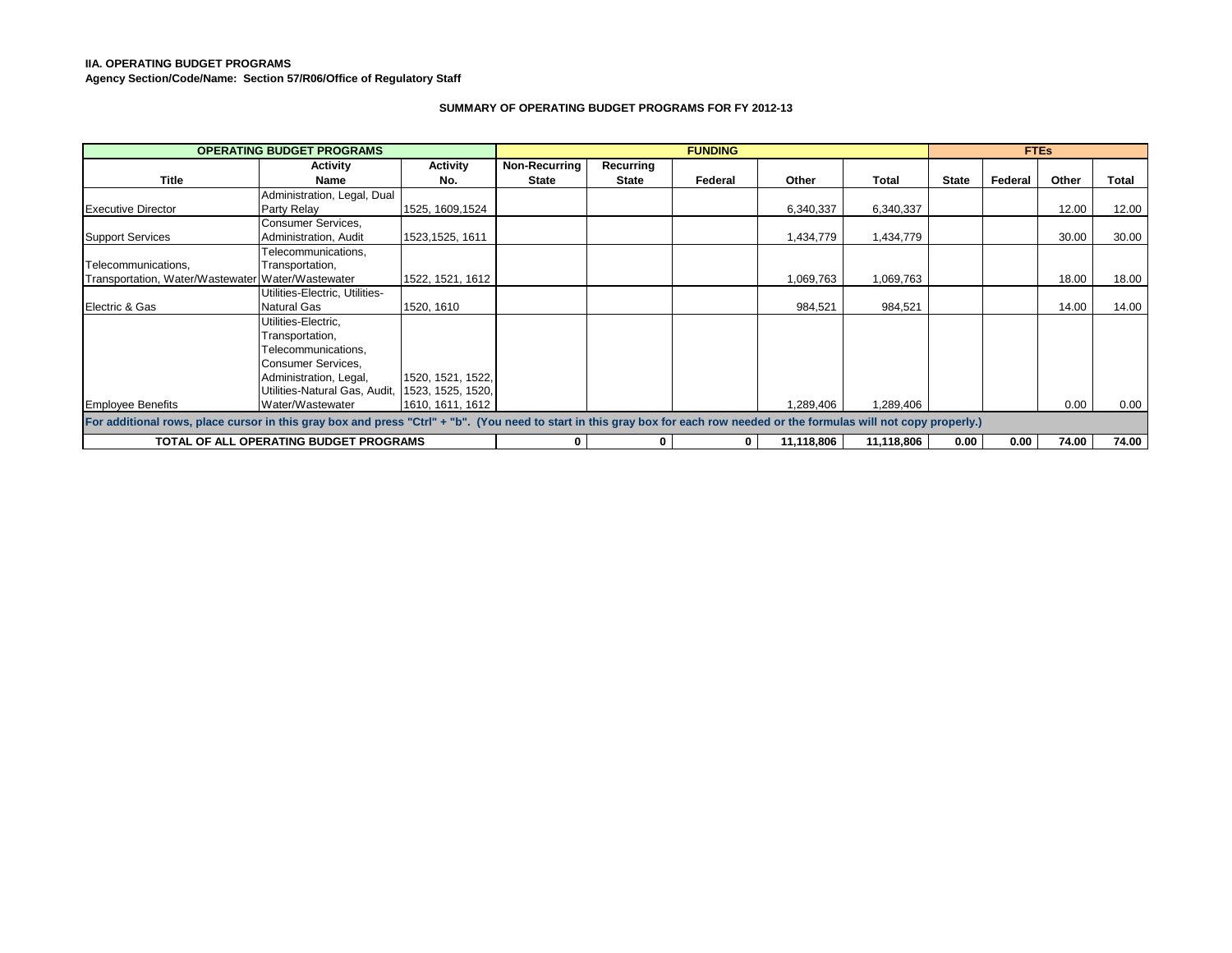# **SUMMARY OF CAPITAL BUDGET/NON-RECURRING REQUESTS FOR FY 2012-13**

|         | <b>CAPITAL BUDGET/NON-RECURRING REQUESTS</b>                                                                                                                                   |                 |                 | <b>Additional</b> | <b>Previously</b>  | Total             |                |  |  |
|---------|--------------------------------------------------------------------------------------------------------------------------------------------------------------------------------|-----------------|-----------------|-------------------|--------------------|-------------------|----------------|--|--|
| Project | <b>Project</b>                                                                                                                                                                 | <b>Activity</b> | <b>Activity</b> | <b>State</b>      | <b>Authorized</b>  | <b>Other Fund</b> | <b>Project</b> |  |  |
| No.*    | <b>Name</b>                                                                                                                                                                    | <b>Name</b>     | No.             | <b>Funds</b>      | <b>State Funds</b> | <b>Sources</b>    | <b>Total</b>   |  |  |
|         |                                                                                                                                                                                |                 |                 |                   |                    |                   |                |  |  |
|         |                                                                                                                                                                                |                 |                 |                   |                    |                   |                |  |  |
|         |                                                                                                                                                                                |                 |                 |                   |                    |                   |                |  |  |
|         |                                                                                                                                                                                |                 |                 |                   |                    |                   |                |  |  |
|         |                                                                                                                                                                                |                 |                 |                   |                    |                   |                |  |  |
|         | For additional rows, place cursor in this gray box and press "Ctrl" + "c". (You need to start in this gray box for each row needed or the formulas<br>will not copy properly.) |                 |                 |                   |                    |                   |                |  |  |
|         | TOTAL OF ALL CAPITAL BUDGET/NON-RECURRING REQUESTS                                                                                                                             |                 |                 |                   |                    |                   |                |  |  |

\*if applicable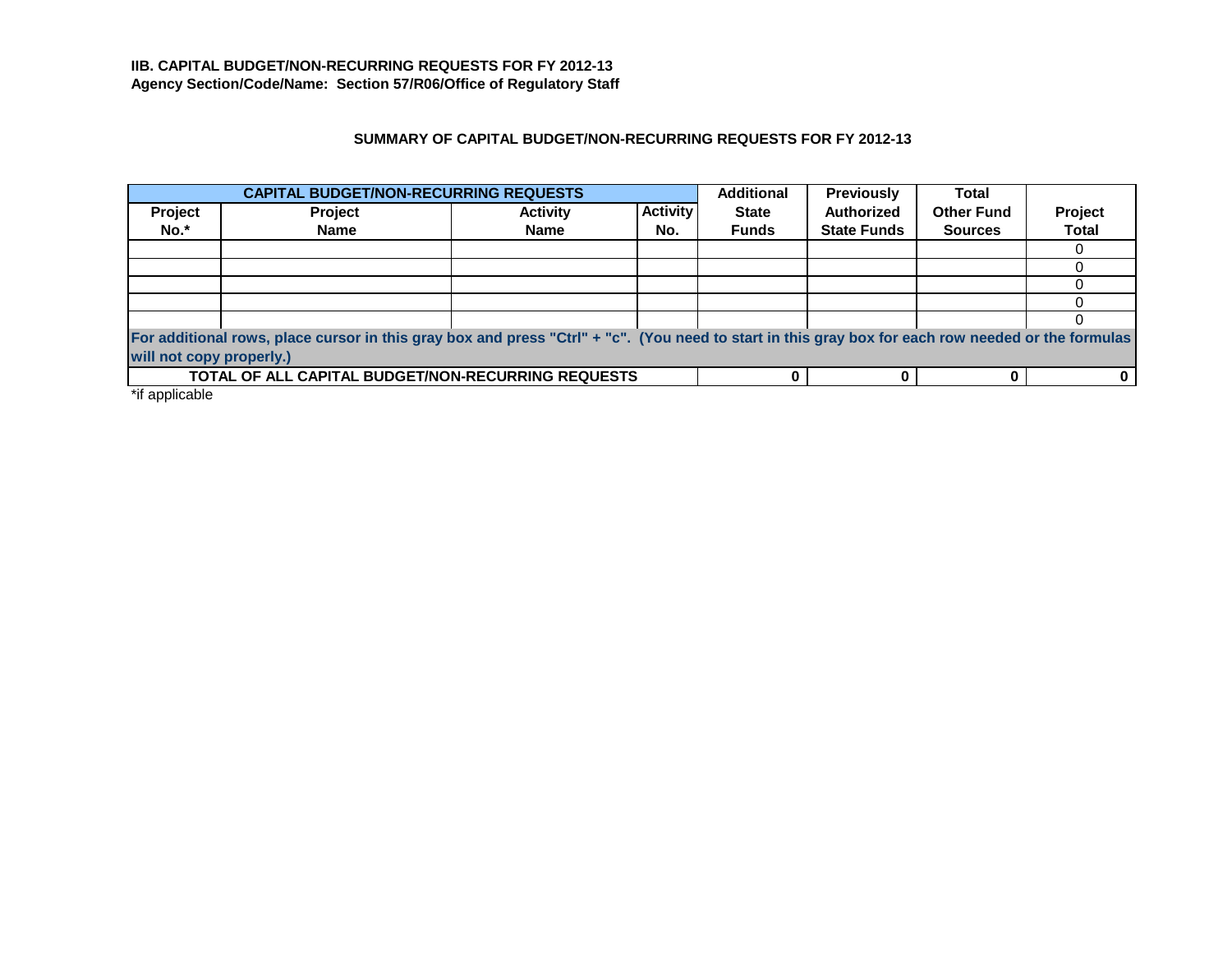#### **A. Summary description of programs and how they relate to the mission of the agency:**

The Office of the Executive Director leads the ORS in the mission of the agency. This program oversees all other program areas. This area also contains the Legal staff of the ORS that carry out the mission of the agency in hearings at the Public Service Commission regarding utility regulation. All information presented to the public is also managed through this area. With the Dual Party Relay, regulated telecommunication companies remit funds monthly based on the number of active lines to assist the hearing impaired with the cost of TEDP equipment. This program is administered by The School for the Deaf and Blind; however, the ORS is the pass-through agency for the funds.

#### **B. Budget Program Number and Name:**

I. Executive Director

#### **C. Agency Activity Number and Name:**

Note: If more than one activity maps to this program; provide all activity numbers, names, and approximate funding amounts.

| Activity | <b>Activity Name</b> | State Non- | State     | Federal | Other       | Total       |
|----------|----------------------|------------|-----------|---------|-------------|-------------|
| Number   |                      | Recurring  | Recurring |         |             |             |
| 1609     | Legal                |            |           |         | \$729,926   | \$729.926   |
| 1525     | Administration       |            |           |         | \$1,444,715 | \$1,444,715 |
| 1524     | Dual Party Relay     |            |           |         | \$4,165,696 | \$4,165,696 |
|          |                      |            |           |         |             |             |
|          |                      |            |           |         |             |             |

#### **D. Performance Measures:**

In FY 09, the ORS participated in 201 cases before the Public Service Commission (PSC). The ORS facilitated 39 settlement agreements resulting in savings to customers totaling approximately \$148 million. In FY 10, the ORS participated in 150 cases before the PSC. The ORS facilitated 34 settlement agreements resulting in savings to customers totaling approximately \$199 million. In FY 11, the ORS participated in 122 cases before the PSC. The ORS facilitated 27 settlement agreements resulting in savings to customers totaling approximately \$233 million.

Under the Base Load Review Act, the ORS is providing oversight in the construction of two nuclear generating facilities to be located at the V.C. Summer Nuclear Station. Since 2008, SCE&G has requested rate increases of \$144,617,000 in the allowable Revised Rate Filings. Through ORS oversight and audit review, \$14,198,167 was not allowable resulting in a lesser rate increase to the using and consuming public.

In the Dual Party Relay Program, the ORS collected telephone company contributions and purchased over \$3,546,000 in FY 09 of telephone equipment to aid the speech and hearing impaired, \$3,825,000 in FY 10, and \$3,850,000 in FY 11.

#### **E. Program Interaction:**

Through their agency leadership and legal representation at the Public Service Commission, this program area is essential in accomplishing the mission of the ORS by balancing the concerns of the using and consuming public, the financial integrity of the public utilities, and the economic development of the State. This program area interacts with every other program of the agency.

#### **F. Change Management:**

The mission and focus of this area has not changed over the last 5 years. This area continues to promote the mission of the agency in their daily activities.

| FY 2012-13 Cost Estimates:    | <b>State</b><br><b>Non-Recurring</b> | <b>State</b><br>Recurring | Federal | Other       | <b>Total</b> |
|-------------------------------|--------------------------------------|---------------------------|---------|-------------|--------------|
| Number of FTEs*               |                                      | 0.00                      | 0.00    | 12          |              |
|                               |                                      |                           |         |             |              |
| Personal Service              | \$0                                  | \$0                       | \$0     | \$1,115,960 | \$1,115,960  |
| <b>Employer Contributions</b> | \$0                                  | \$0                       | \$0     | \$0         | \$0          |
|                               |                                      |                           |         |             |              |

#### **G. Detailed Funding Information:**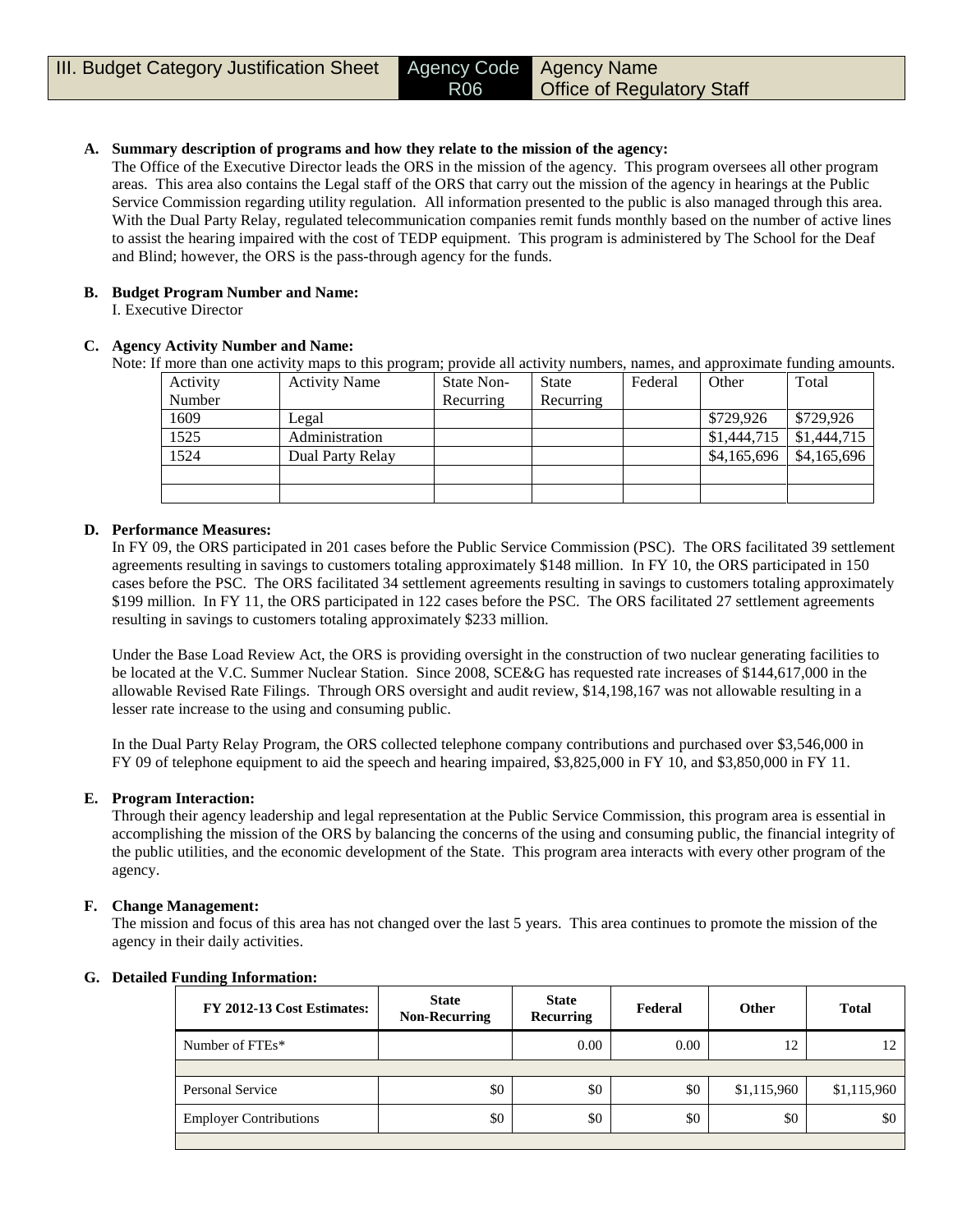| Program/Case Services                                                                        | \$0 | \$0 | \$0 | \$0         | $\begin{matrix} 0 \end{matrix}$ |  |  |  |  |
|----------------------------------------------------------------------------------------------|-----|-----|-----|-------------|---------------------------------|--|--|--|--|
| Pass-Through Funds                                                                           | \$0 | \$0 | \$0 | \$0         | $\begin{matrix} 0 \end{matrix}$ |  |  |  |  |
| <b>Other Operating Expenses</b>                                                              | \$0 | \$0 | \$0 | \$5,224,377 | \$5,224,377                     |  |  |  |  |
|                                                                                              |     |     |     |             |                                 |  |  |  |  |
| \$6,340,337<br>\$6,340,337<br>$\frac{1}{2}$<br>$\frac{1}{2}$<br>$\frac{1}{2}$<br>Total       |     |     |     |             |                                 |  |  |  |  |
| * If new FTEs are needed, please complete Section G (Detailed Justification for FTEs) below. |     |     |     |             |                                 |  |  |  |  |

Is this budget category or program associated with a Capital Budget Priority? No If yes, state Capital Budget Priority Number and Project Name:

Please List proviso numbers that relate to this budget category or programs funded by this category. 57.2, 57.3

#### **H. Changes to the Appropriation:**

Please explain any changes, to include re-alignments and funding or FTE increases requested in this year's appropriation, as detailed below:

Funding:

| Year          | State Non-<br>Recurring | <b>State Recurring</b> | Federal | Other (Earmarked)<br>or Restricted) |
|---------------|-------------------------|------------------------|---------|-------------------------------------|
| 2011-2012 Act |                         |                        |         | \$6,365,337                         |
| 2012-2013 Act |                         |                        |         | \$6,340,337                         |
| Difference    |                         |                        |         | (S25,000)                           |
| % Difference  |                         |                        |         | $(.4\%)$                            |

#### Explanation of Changes:

Due to the 5% budget cut taken in FY 2011-12, personal service funding is being redistributed between the program categories to address business needs.

#### **I. Revenue Estimates:**

Please detail Sources of revenue for this program, identified by SAP fund number if a live SCEIS agency or the STARS number if a STARS agency. If several sources remit to a single subfund that cannot be split by source and appropriation or program, provide an estimate of the revenue dedicated to this program.

| <b>SAP Fund</b> | Source     | General | Other        | Earmarked   | Restricted  | Federal |
|-----------------|------------|---------|--------------|-------------|-------------|---------|
| Number          | Name       | Fund    | <b>State</b> |             |             |         |
| 30350000        | Assessment |         |              | \$2,174,641 |             |         |
|                 | Revenue    |         |              |             |             |         |
| 41290000        | Dual Party |         |              |             | \$4,165,696 |         |
|                 | Relay      |         |              |             |             |         |
|                 | Revenue    |         |              |             |             |         |

If expenditures for this program are greater than known or estimated revenues and the intent is to bridge part of this shortfall by drawing down balances in agency accounts or reserves, indicate the accounts and amount of the current reserve or balance that will likely be used below.

Please detail the long-term sustainability of this program if cash reserves are needed to operate.

If there is federal fund or other fund spending authority requested above the revenue streams detailed above, please indicate the amount and explanation for each.

#### **J. FTE Positions:**

Please detail the number of FTE's filled (F) by the program as of June 30 of each fiscal year, and the number authorized (A) by the Appropriations Act.

| <b>Fiscal Year</b> | <b>State</b> | Other-<br>Earmarked or | Federal | <b>Total</b> | Temporary.<br><b>Temporary Grant,</b> |
|--------------------|--------------|------------------------|---------|--------------|---------------------------------------|
|                    |              | <b>Restricted</b>      |         |              | <b>Time</b> -limited                  |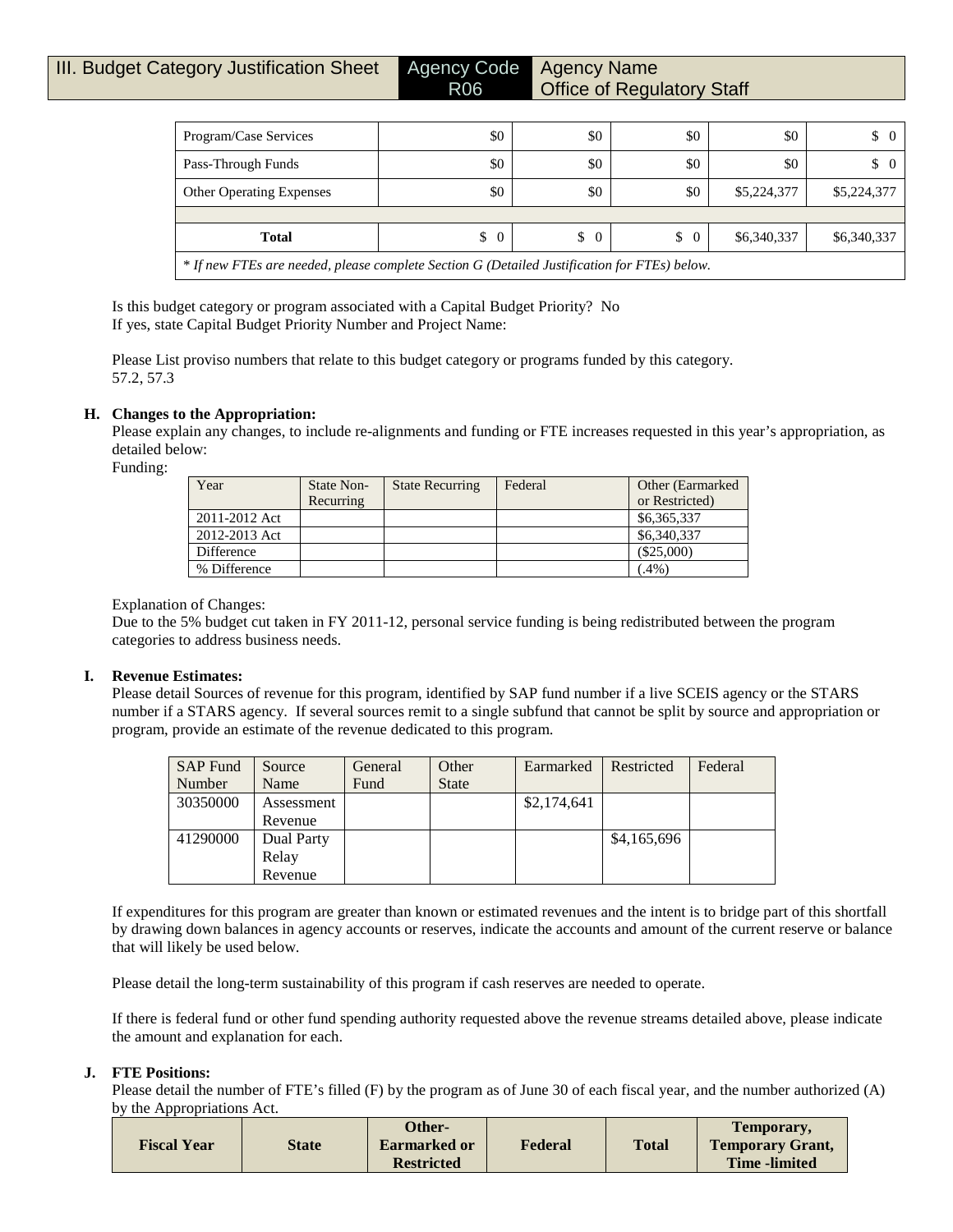# **III. Budget Category Justification Sheet Agency Code**

R06

# Agency Name **Office of Regulatory Staff**

| 2012-2013<br>(A) | 12 | 12 |  |
|------------------|----|----|--|
| 2011-2012<br>(A) | 12 | 12 |  |
| 2010-2011<br>(F) |    | Q  |  |
| 2010-2011<br>(A) | 12 | 12 |  |
| 2009-2010<br>(F) | 10 | 10 |  |
| 2009-2010<br>(A) | 12 | 12 |  |
| 2008-2009<br>(F) | 10 | 10 |  |
| 2008-2009<br>(A) | 12 | 12 |  |
| 2007-2008<br>(F) | 11 | 11 |  |
| 2007-2008<br>(A) |    | 11 |  |

#### **K. Detailed Justification for FTEs:**

(1) Justification for New FTEs

(a) Justification:

(b) Future Impact on Operating Expenses or Facility Requirements:

#### (2) **Position Details:**

|                               | <b>State</b> | Federal | <b>Earmarked</b> | <b>Restricted</b> | <b>Total</b> |
|-------------------------------|--------------|---------|------------------|-------------------|--------------|
| Position Title:               |              |         |                  |                   |              |
| Number of FTEs                | $0.00\,$     | 0.00    | $0.00\,$         | 0.00              | 0.00         |
| Personal Service              | \$0          | \$0     | \$0              | \$0               |              |
| <b>Employer Contributions</b> | \$0          | \$0     | \$0              | \$0               |              |

|                               | <b>State</b> | Federal | <b>Earmarked</b> | <b>Restricted</b> | <b>Total</b> |
|-------------------------------|--------------|---------|------------------|-------------------|--------------|
| Position Title:               |              |         |                  |                   |              |
| Number of FTEs                | $0.00\,$     | 0.00    | 0.00             | 0.00              | 0.00         |
| Personal Service              | \$0          | \$0     | \$0              | \$0               | J            |
| <b>Employer Contributions</b> | \$0          | \$0     | \$0              | \$0               | ◡            |

|                               | <b>State</b> | Federal | <b>Earmarked</b> | <b>Restricted</b> | <b>Total</b> |
|-------------------------------|--------------|---------|------------------|-------------------|--------------|
| Position Title:               |              |         |                  |                   |              |
| Number of FTEs                | 0.00         | 0.00    | 0.00             | 0.00              | 0.00         |
| Personal Service              | \$0          | \$0     | \$0              | \$0               | ◡            |
| <b>Employer Contributions</b> | \$0          | \$0     | \$0              | \$0               | Φ            |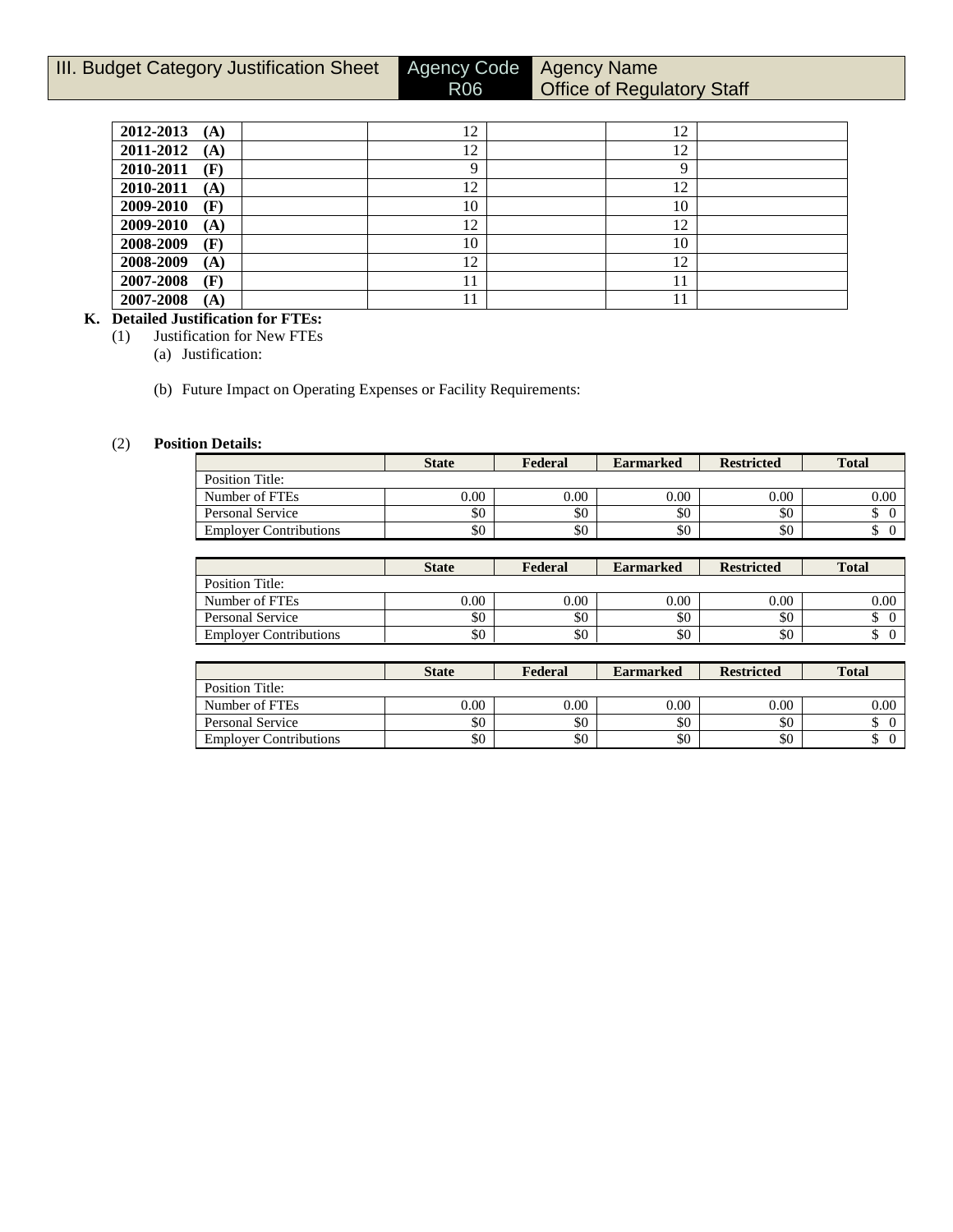#### **A. Summary description of programs and how they relate to the mission of the agency:**

The Support Services area is comprised of Consumer Services, Audit, and Internal Operations (Finance, Procurement, and Human Resources). The Consumer Services area receives all inquiries from the public in regards to the regulated utilities, researches the concerns, and provides answers and information back to the consumer. The Audit area assists Program areas through analyzing and interpreting financial data from regulated utilities and transportation companies. The Internal Operations area supports the ORS in Financial and Procurement activities and the employees in Human Resources areas.

#### **B. Budget Program Number and Name:**

II. Support Services

#### **C. Agency Activity Number and Name:**

Note: If more than one activity maps to this program; provide all activity numbers, names, and approximate funding amounts.

| Activity | <b>Activity Name</b>     | State Non- | <b>State</b> | Federal | Other     | Total     |
|----------|--------------------------|------------|--------------|---------|-----------|-----------|
| Number   |                          | Recurring  | Recurring    |         |           |           |
| 1523     | <b>Consumer Services</b> |            |              |         | \$275,000 | \$275,000 |
| 1611     | Audit                    |            |              |         | \$809,467 | \$809,467 |
| 1525     | Administration           |            |              |         | \$350,312 | \$350,312 |
|          |                          |            |              |         |           |           |
|          |                          |            |              |         |           |           |

#### **D. Performance Measures:**

*Consumer Services*

During FY 09, the Consumer Services Department processed 3,779 customer inquiries resulting in recovering or saving customers \$3,231,406 in all areas of public utility regulation. In FY 10, 3,561 customer contacts were processed (down somewhat from the prior year's 3,779 -- reflects less activity in telecommunications, likely as a result of the largest Incumbent Local Exchange Carrier's (ILEC) election to fall under the Consumer Choice and Technology Investment Act of 2009. This election allowed the State's largest ILEC to opt out of regulation by the ORS and the Public Service Commission of S.C.). The total dollars recovered or saved for customers in FY 10 was \$3,306,273. For FY 11, 3,086 consumer contacts were processed recovering or saving consumers \$3,255,524. (The continued decrease from prior year likely a result of the largest Incumbent Local Exchange Carrier's (ILEC) election to operate under the Customer Choice and Technology Investment Act of 2009.) In addition, over 100,000 pieces of consumer education and outreach materials to consumers over the past 3 fiscal years. (Note that there is an annually recurring \$3,000,000 savings in the electric industry area resulting from a facilitated agreement in FY 06-07 between an electric investor-owned utility and certain industrial customers to better utilize their energy consumption by taking advantage of cost savings through the offering of real-time price signals.)

#### *Audit*

During FY 09, the Audit Department conducted a total of 315 regulatory reviews and audits. One cost recovery due to the review/audit resulted in a settlement and one-time savings of \$487,000 to the state of SC. For FY 10, the Audit Department conducted a total of 231 regulatory reviews and audits. In FY 10, there were two electric rate cases in one year which is unusual. The vast majority of manpower within the Audit Department was devoted to these two rate case applications, each of which lasted approximately six months. For FY 11, 267 regulatory reviews and audits were conducted by the Audit Department.

#### *Administration*

The Administration Department accounts for all funds received and disbursed at the ORS. Since the inception of the ORS (2004), there have been no resulting increased costs to utilities or consumers, which was a goal of the creators of Act 175.

The ORS staff members attend training to ensure the high level of service provided is maintained. In FY 09, the employees of the ORS attended 2,620 hours of training. For FY 10, 3,363 hours were attended for training. During FY 11, 2,665 hours of training were attended. The high number in FY 10 represents the training taken for the SCEIS conversion project. As mandated by the agency's enabling legislation, Act 175 of 2004, each employee of the ORS is required to attend 6 hours of ethics training annually.

In FY 09, the ORS achieved 78% of its equal opportunity goal, 73% in FY 10, and 76% in FY 11. In compliance with the collection of data (gross receipts, annual reports, access lines), the receipt of assessments, financial audits, and decal revenue, the ORS has increased compliance from 99.8% in FY 09 to 100% in FY 11.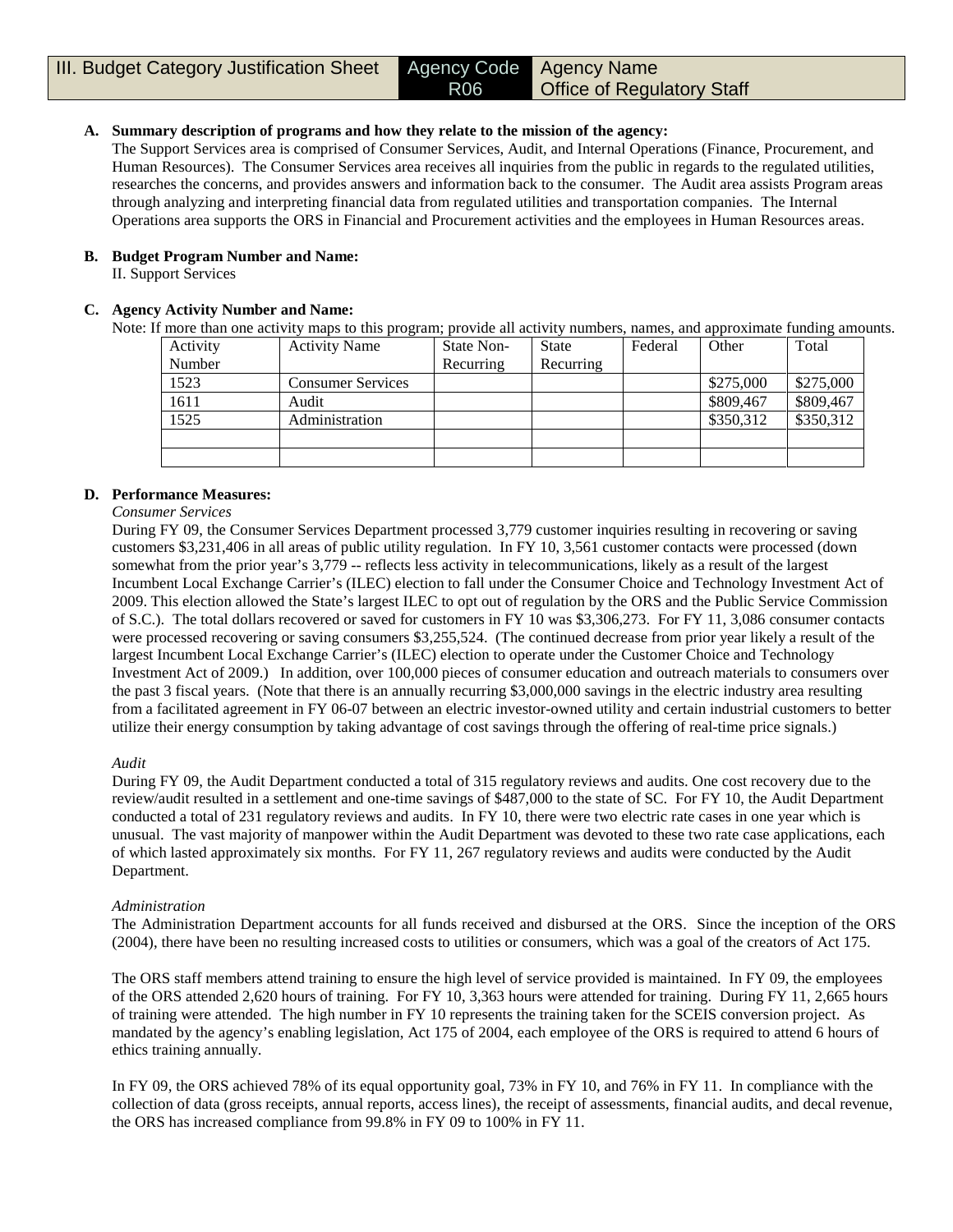#### **E. Program Interaction:**

Throughout the ORS, this program area supports the other programs through the gathering and assessment of information. All Human Resources responsibilities as well as Financial and Procurement for the agency are completed according to State regulations in order for daily activities to be accomplished (i.e., payroll, benefits, maintaining supplies, IT, etc.). The Consumer Services activity makes available an avenue for consumers to voice inquiries and concerns in utility matters that pertain to them (i.e., billing, right-of-ways, available services, etc.). The Audit area, through careful examination of regulated utilities' accounting records, has saved the using and consuming public millions of dollars in rate increase cases held before the Public Service Commission.

#### **F. Change Management:**

The mission and focus of these programs has not changed over the past 5 years.

#### **G. Detailed Funding Information:**

| FY 2012-13 Cost Estimates:                                                                   | <b>State</b><br><b>Non-Recurring</b> | <b>State</b><br>Recurring | Federal              | Other       | <b>Total</b>                    |
|----------------------------------------------------------------------------------------------|--------------------------------------|---------------------------|----------------------|-------------|---------------------------------|
| Number of FTEs*                                                                              |                                      | 0.00                      | 0.00                 | 30          | 30                              |
|                                                                                              |                                      |                           |                      |             |                                 |
| Personal Service                                                                             | \$0                                  | \$0                       | \$0                  | \$1,434,779 | \$1,434,779                     |
| <b>Employer Contributions</b>                                                                | \$0                                  | \$0                       | \$0                  | \$0         | $\updownarrow$ 0                |
|                                                                                              |                                      |                           |                      |             |                                 |
| Program/Case Services                                                                        | \$0                                  | \$0                       | \$0                  | \$0         | $\updownarrow$ 0                |
| Pass-Through Funds                                                                           | \$0                                  | \$0                       | \$0                  | \$0         | \$<br>$\Omega$                  |
| <b>Other Operating Expenses</b>                                                              | \$0                                  | \$0                       | \$0                  | \$0         | $\begin{matrix} 0 \end{matrix}$ |
|                                                                                              |                                      |                           |                      |             |                                 |
| <b>Total</b>                                                                                 | \$<br>$\overline{0}$                 | \$<br>$\overline{0}$      | \$<br>$\overline{0}$ | \$1,434,779 | \$1,434,779                     |
| * If new FTEs are needed, please complete Section G (Detailed Justification for FTEs) below. |                                      |                           |                      |             |                                 |

Is this budget category or program associated with a Capital Budget Priority? No If yes, state Capital Budget Priority Number and Project Name:.

Please List proviso numbers that relate to this budget category or programs funded by this category. 57.2, 57.3

#### **H. Changes to the Appropriation:**

Please explain any changes, to include re-alignments and funding or FTE increases requested in this year's appropriation, as detailed below:

Funding:

| Year          | State Non-<br>Recurring | <b>State Recurring</b> | Federal | Other (Earmarked)<br>or Restricted) |
|---------------|-------------------------|------------------------|---------|-------------------------------------|
| 2011-2012 Act |                         |                        |         | \$1,565,706                         |
| 2012-2013 Act |                         |                        |         | \$1,434,779                         |
| Difference    |                         |                        |         | (\$130,927)                         |
| % Difference  |                         |                        |         | $(8.32\%)$                          |

#### Explanation of Changes:

Due to the 5% budget cut taken in FY 2011-12, personal service funding is being redistributed between the program categories to address business needs.

#### **I. Revenue Estimates:**

Please detail Sources of revenue for this program, identified by SAP fund number if a live SCEIS agency or the STARS number if a STARS agency. If several sources remit to a single subfund that cannot be split by source and appropriation or program, provide an estimate of the revenue dedicated to this program.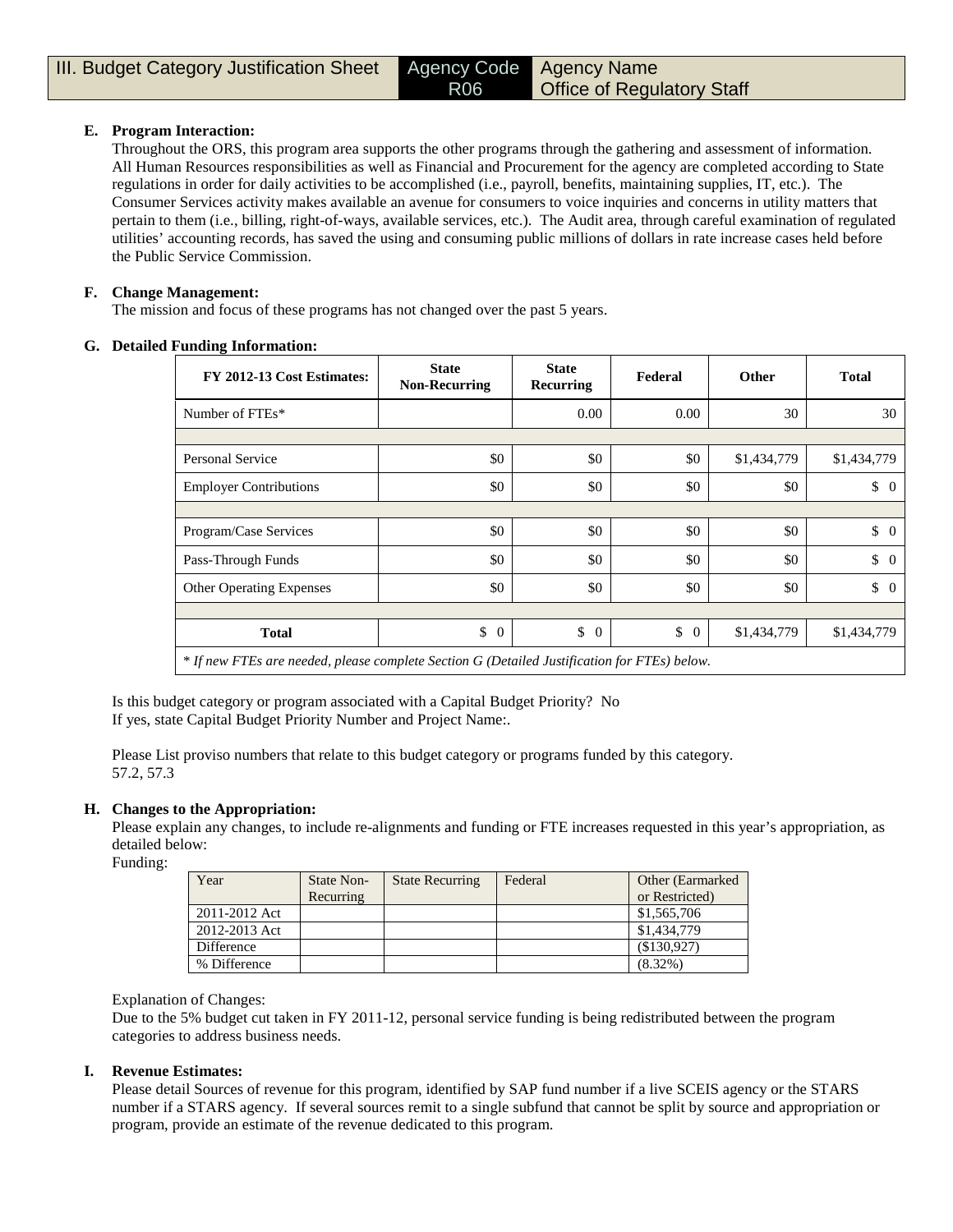| <b>SAP Fund</b> | Source     | General | Other        | Earmarked   | Restricted | Federal |
|-----------------|------------|---------|--------------|-------------|------------|---------|
| Number          | Name       | Fund    | <b>State</b> |             |            |         |
| 30350000        | Assessment |         |              | \$1,071,083 |            |         |
|                 | Revenue    |         |              |             |            |         |
| 30350000        | Carry      |         |              | \$383,696   |            |         |
|                 | Forward    |         |              |             |            |         |
|                 | Balance    |         |              |             |            |         |

If expenditures for this program are greater than known or estimated revenues and the intent is to bridge part of this shortfall by drawing down balances in agency accounts or reserves, indicate the accounts and amount of the current reserve or balance that will likely be used below.

Please detail the long-term sustainability of this program if cash reserves are needed to operate.

If there is federal fund or other fund spending authority requested above the revenue streams detailed above, please indicate the amount and explanation for each.

#### **J. FTE Positions:**

Please detail the number of FTE's filled (F) by the program as of June 30 of each fiscal year, and the number authorized (A) by the Appropriations Act.

| <b>Fiscal Year</b> | <b>State</b> | Other-<br>Earmarked or<br><b>Restricted</b> | Federal | <b>Total</b> | Temporary,<br><b>Temporary Grant,</b><br><b>Time</b> -limited |
|--------------------|--------------|---------------------------------------------|---------|--------------|---------------------------------------------------------------|
| 2012-2013<br>(A)   |              | 30                                          |         | 30           |                                                               |
| 2011-2012<br>(A)   |              | 31                                          |         | 31           |                                                               |
| 2010-2011<br>(F)   |              | 25                                          |         | 25           |                                                               |
| 2010-2011<br>(A)   |              | 31                                          |         | 31           |                                                               |
| 2009-2010<br>(F)   |              | 27                                          |         | 27           |                                                               |
| 2009-2010<br>(A)   |              | 31                                          |         | 31           |                                                               |
| 2008-2009<br>(F)   |              | 27                                          |         | 27           |                                                               |
| 2008-2009<br>(A)   |              | 32                                          |         | 32           |                                                               |
| 2007-2008<br>(F)   |              | 27                                          |         | 27           |                                                               |
| 2007-2008<br>(A)   |              | 32                                          |         | 32           |                                                               |

#### **K. Detailed Justification for FTEs:**

(1) Justification for New FTEs

(a) Justification:

(b) Future Impact on Operating Expenses or Facility Requirements:

#### (2) **Position Details:**

|                               | <b>State</b> | Federal | <b>Earmarked</b> | <b>Restricted</b> | <b>Total</b> |
|-------------------------------|--------------|---------|------------------|-------------------|--------------|
| Position Title:               |              |         |                  |                   |              |
| Number of FTEs                | $0.00\,$     | 0.00    | 0.00             | 0.00              | 0.00         |
| Personal Service              | \$0          | \$0     | \$0              | \$0               |              |
| <b>Employer Contributions</b> | \$0          | \$0     | \$0              | \$0               |              |

|                               | <b>State</b> | Federal | <b>Earmarked</b> | <b>Restricted</b> | <b>Total</b> |
|-------------------------------|--------------|---------|------------------|-------------------|--------------|
| Position Title:               |              |         |                  |                   |              |
| Number of FTEs                | $0.00\,$     | 0.00    | 0.00             | $0.00\,$          | 0.00         |
| Personal Service              | \$0          | \$0     | \$0              | \$0               | ◡            |
| <b>Employer Contributions</b> | \$0          | \$0     | \$0              | \$0               | ◡            |

|                               | <b>State</b> | Federal | <b>Earmarked</b> | <b>Restricted</b> | <b>Total</b> |
|-------------------------------|--------------|---------|------------------|-------------------|--------------|
| Position Title:               |              |         |                  |                   |              |
| Number of FTEs                | 0.00         | 0.00    | 0.00             | $0.00\,$          | 0.00         |
| Personal Service              | \$0          | \$0     | \$0              | \$0               | D            |
| <b>Employer Contributions</b> | \$0          | \$0     | \$0              | \$0               | Φ            |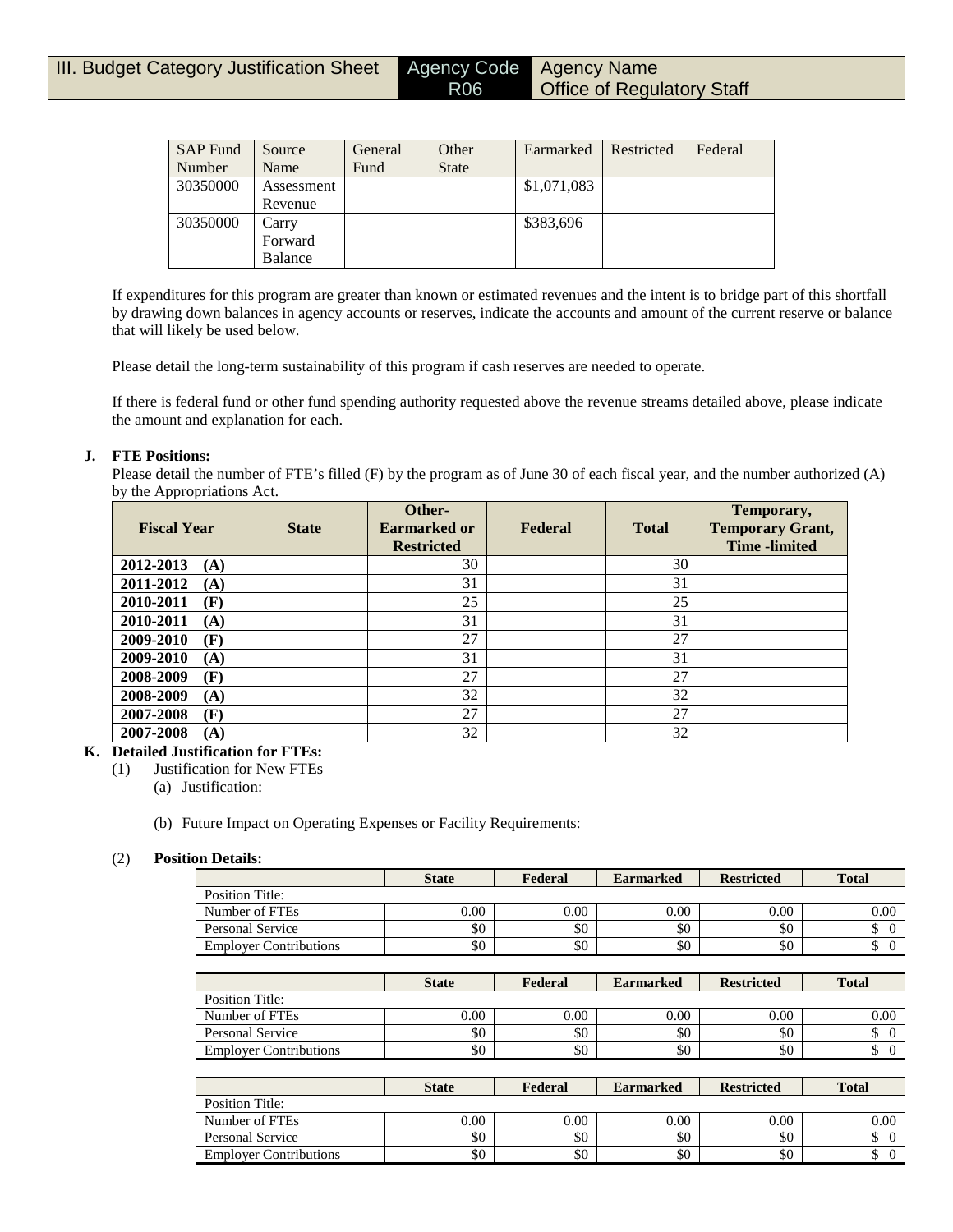#### **A. Summary description of programs and how they relate to the mission of the agency:**

The Telecommunications, Transportation, Water/Wastewater (TTWWW) program area regulates utilities and transportation companies according to the orders of the Public Service Commission. In Telecommunications, the Universal Service Fund and Interim Local Exchange Carrier Fund are pass-through accounts to assist regulated companies in the cost of providing telephone service for all citizens regardless of their location or the cost of service. The Transportation area regulates all for fee transportation outside of municipalities in the State. Each company is required to certify their vehicle(s) and semiannually purchase a decal to operate the vehicle(s) for the citizens of SC. Household good moving companies are also regulated by this area. Following federal government guidelines, all Railroad safety inspection is coordinated through this department. The Water/Wastewater program area regulates all public, non-municipal water and wastewater companies according to Public Service Commission orders. All of these programs provide oversight of their respective industries based on the regulations and orders of the Public Service Commission

#### **B. Budget Program Number and Name:**

III. Telecommunications, Transportation, Water/Wastewater

#### **C. Agency Activity Number and Name:**

Note: If more than one activity maps to this program; provide all activity numbers, names, and approximate funding amounts.

| Activity | <b>Activity Name</b> | State Non- | <b>State</b> | Federal | Other     | Total     |
|----------|----------------------|------------|--------------|---------|-----------|-----------|
| Number   |                      | Recurring  | Recurring    |         |           |           |
| 1521     | Transportation       |            |              |         | \$365,000 | \$365,000 |
| 1522     | Telecommunications   |            |              |         | \$569.763 | \$569,763 |
| 1612     | Water/Wastewater     |            |              |         | \$135,000 | \$135,000 |
|          |                      |            |              |         |           |           |

#### **D. Performance Measures:**

#### *Transportation*

In FY 09, 129 compliance reviews were completed for household good movers and passenger carriers. The average compliance score was 98%. For FY 10, 266 compliances reviews were completed with an average compliance of 90% (This slight decline is likely attributable to the increased focus on passenger carriers.) During FY 11, the ORS conducted 266 compliance reviews with an average compliance score of 76%. (The decline is likely attributable to the influx of new carriers into the market). The ORS shares responsibility with the Federal Railroad Administration for inspecting track and motive power and equipment on the State's railways.

#### *Telecommunications*

The Lifeline and Link-up programs provide monetary assistance to low-income households for the installation and monthly usage fees for their local telephone service. When taking into account the \$13.50 per month of both state (\$3.50) and federal (\$10.00) Lifeline subsidies per access line (one per household), this equates to an overall economic benefit to South Carolina households enrolled in the program of \$7,267,320 in FY 09, \$8,590,698 in FY 10, and \$11,281,842 in FY 11.

The Universal Service Fund, administered by the ORS, helps to provide quality and reasonably priced telephone access to all citizens of SC regardless of their geographic location. The ORS receives funds from regulated telecommunication companies and redistributes the monies to telecommunication companies requesting the need to provide this access in high-cost areas. From FY 09 through FY 11, over \$150 million has passed through the agency for this support. Additionally, the ORS has been audited annually on this Fund with no findings, material misstatements, or risks in internal control.

#### *Water/Wastewater*

In FY 11, the ORS reached the 100% mark in bringing water/wastewater companies into compliance with performance bond regulations. In the prior (FY 10) year, rigorous follow-up and enforcement had resulted in a 39-percentage-point increase from 59% reported in FY 09 to 98% in FY 10.

#### **E. Program Interaction:**

This program area interacts with the Audit, Legal, Internal Operations, Consumer Services, and Executive areas of the ORS. These support areas support the TTWWW program area in the carrying out of Public Service Commission Orders.

#### **F. Change Management:**

The mission and focus of these programs has not changed over the past 5 years.

#### **G. Detailed Funding Information:**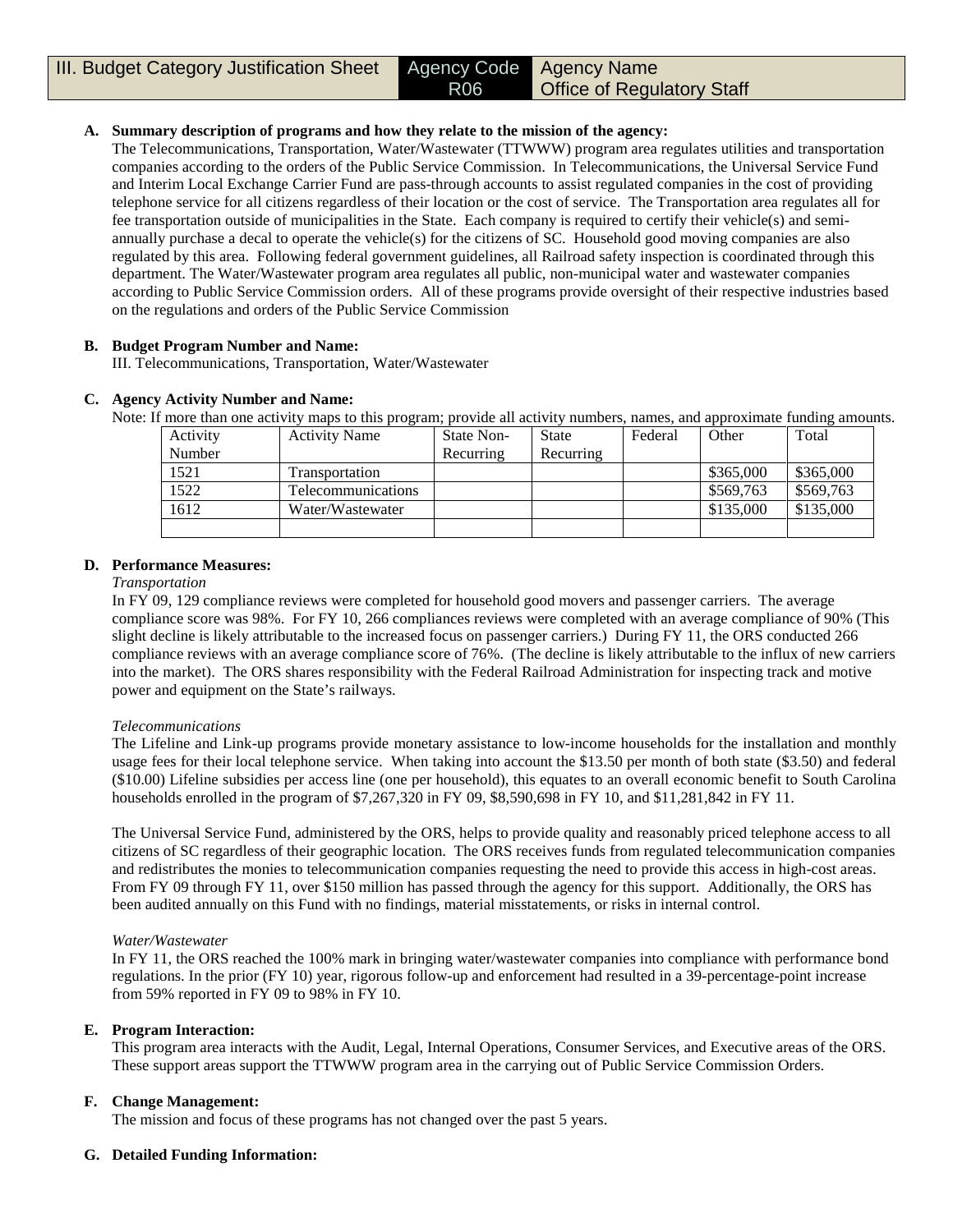| FY 2012-13 Cost Estimates:                                                                   | <b>State</b><br><b>Non-Recurring</b> | <b>State</b><br>Recurring | Federal              | Other       | <b>Total</b>   |
|----------------------------------------------------------------------------------------------|--------------------------------------|---------------------------|----------------------|-------------|----------------|
| Number of FTEs*                                                                              |                                      | 0.00                      | 0.00                 | 18          | 18             |
|                                                                                              |                                      |                           |                      |             |                |
| <b>Personal Service</b>                                                                      | \$0                                  | \$0                       | \$0                  | \$1,069,763 | \$1,069,763    |
| <b>Employer Contributions</b>                                                                | \$0                                  | \$0                       | \$0                  | \$0         | \$0            |
|                                                                                              |                                      |                           |                      |             |                |
| Program/Case Services                                                                        | \$0                                  | \$0                       | \$0                  | \$0         | \$<br>$\Omega$ |
| Pass-Through Funds                                                                           | \$0                                  | \$0                       | \$0                  | \$0         | \$0            |
| <b>Other Operating Expenses</b>                                                              | \$0                                  | \$0                       | \$0                  | \$0         | \$0            |
|                                                                                              |                                      |                           |                      |             |                |
| <b>Total</b>                                                                                 | \$<br>$\overline{0}$                 | \$<br>$\overline{0}$      | \$<br>$\overline{0}$ | \$1,069,763 | \$1,069,763    |
| * If new FTEs are needed, please complete Section G (Detailed Justification for FTEs) below. |                                      |                           |                      |             |                |

Is this budget category or program associated with a Capital Budget Priority? No If yes, state Capital Budget Priority Number and Project Name:

Please List proviso numbers that relate to this budget category or programs funded by this category. 57.1, 57.2, 57.3

#### **H. Changes to the Appropriation:**

Please explain any changes, to include re-alignments and funding or FTE increases requested in this year's appropriation, as detailed below:

Funding:

| Year          | State Non- | <b>State Recurring</b> | Federal | Other (Earmarked) |
|---------------|------------|------------------------|---------|-------------------|
|               | Recurring  |                        |         | or Restricted)    |
| 2011-2012 Act |            |                        |         | \$1,099,763       |
| 2012-2013 Act |            |                        |         | \$1,069,763       |
| Difference    |            |                        |         | (\$30,000)        |
| % Difference  |            |                        |         | (3%)              |

#### Explanation of Changes:

Due to the 5% budget cut taken in FY 2011-12, personal service funding is being redistributed between the program categories to address business needs.

#### **I. Revenue Estimates:**

Please detail Sources of revenue for this program, identified by SAP fund number if a live SCEIS agency or the STARS number if a STARS agency. If several sources remit to a single subfund that cannot be split by source and appropriation or program, provide an estimate of the revenue dedicated to this program.

| <b>SAP</b> Fund | <b>Source Name</b> | General | Other        | Earmarked | Restricted | Federal |
|-----------------|--------------------|---------|--------------|-----------|------------|---------|
| Number          |                    | Fund    | <b>State</b> |           |            |         |
| 30350000        | Assessment         |         |              | \$740,925 |            |         |
|                 | Revenue            |         |              |           |            |         |
| 30350000        | Transportation     |         |              | \$110,000 |            |         |
|                 | Decal              |         |              |           |            |         |
|                 | Revenue            |         |              |           |            |         |
| 30350000        | Universal          |         |              | \$106,198 |            |         |
|                 | Service Fund       |         |              |           |            |         |
| 30350000        | Lifeline           |         |              | \$112,640 |            |         |
|                 | Program            |         |              |           |            |         |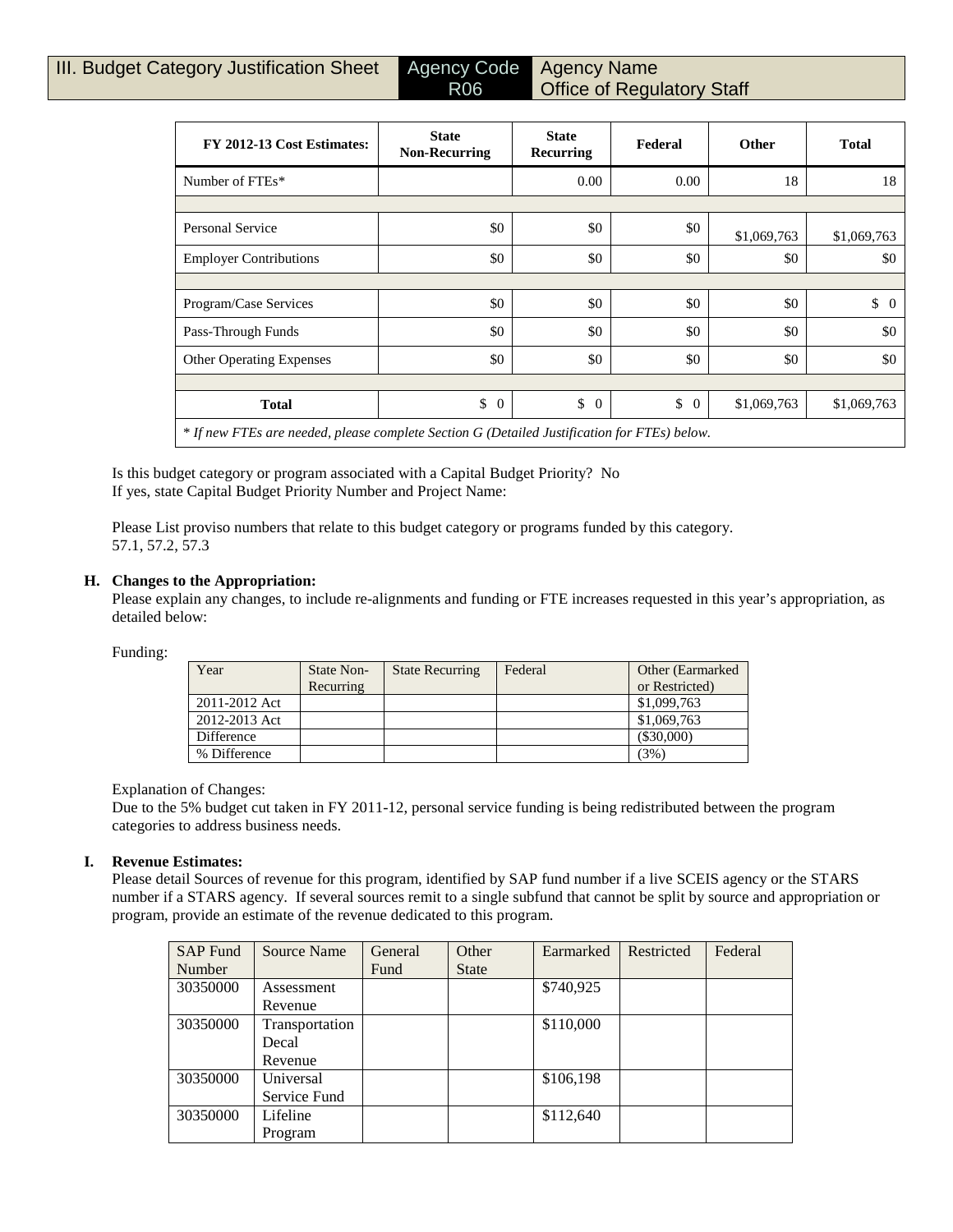If expenditures for this program are greater than known or estimated revenues and the intent is to bridge part of this shortfall by drawing down balances in agency accounts or reserves, indicate the accounts and amount of the current reserve or balance that will likely be used below.

Please detail the long-term sustainability of this program if cash reserves are needed to operate.

If there is federal fund or other fund spending authority requested above the revenue streams detailed above, please indicate the amount and explanation for each.

#### **J. FTE Positions:**

Please detail the number of FTE's filled (F) by the program as of June 30 of each fiscal year, and the number authorized (A) by the Appropriations Act.

| <b>Fiscal Year</b> | <b>State</b> | Other-<br>Earmarked or<br><b>Restricted</b> | Federal | <b>Total</b> | Temporary,<br><b>Temporary Grant,</b><br><b>Time</b> -limited |
|--------------------|--------------|---------------------------------------------|---------|--------------|---------------------------------------------------------------|
| 2012-2013<br>(A)   |              | 18                                          |         | 18           |                                                               |
| 2011-2012<br>(A)   |              | 18                                          |         | 18           |                                                               |
| 2010-2011<br>(F)   |              | 18                                          |         | 18           |                                                               |
| 2010-2011<br>(A)   |              | 18                                          |         | 18           |                                                               |
| 2009-2010<br>(F)   |              | 17                                          |         | 17           |                                                               |
| 2009-2010<br>(A)   |              | 18                                          |         | 18           |                                                               |
| 2008-2009<br>(F)   |              | 16                                          |         | 16           |                                                               |
| 2008-2009<br>(A)   |              | 18                                          |         | 18           |                                                               |
| 2007-2008<br>(F)   |              | 16                                          |         | 16           |                                                               |
| 2007-2008<br>(A)   |              | 18                                          |         | 18           |                                                               |

#### **K. Detailed Justification for FTEs:**

- (1) Justification for New FTEs
	- (a) Justification:
	- (b) Future Impact on Operating Expenses or Facility Requirements:

#### (2) **Position Details:**

|                               | <b>State</b> | Federal | <b>Earmarked</b> | <b>Restricted</b> | <b>Total</b> |
|-------------------------------|--------------|---------|------------------|-------------------|--------------|
| Position Title:               |              |         |                  |                   |              |
| Number of FTEs                | $0.00\,$     | 0.00    | 0.00             | 0.00              | 0.00         |
| Personal Service              | \$0          | \$0     | \$0              | \$0               |              |
| <b>Employer Contributions</b> | \$0          | \$0     | \$0              | \$0               |              |

|                               | <b>State</b> | Federal  | <b>Earmarked</b> | <b>Restricted</b> | <b>Total</b> |
|-------------------------------|--------------|----------|------------------|-------------------|--------------|
| Position Title:               |              |          |                  |                   |              |
| Number of FTEs                | 0.00         | $0.00\,$ | 0.00             | 0.00              | $0.00\,$     |
| <b>Personal Service</b>       | \$0          | \$0      | \$0              | \$0               |              |
| <b>Employer Contributions</b> | \$0          | \$0      | \$0              | \$0               |              |

|                               | <b>State</b> | Federal | <b>Earmarked</b> | <b>Restricted</b> | <b>Total</b> |
|-------------------------------|--------------|---------|------------------|-------------------|--------------|
| Position Title:               |              |         |                  |                   |              |
| Number of FTEs                | $0.00\,$     | 0.00    | 0.00             | 0.00              | 0.00         |
| Personal Service              | \$0          | \$0     | \$0              | \$0               | Φ            |
| <b>Employer Contributions</b> | \$0          | \$0     | \$0              | \$0               | ◡            |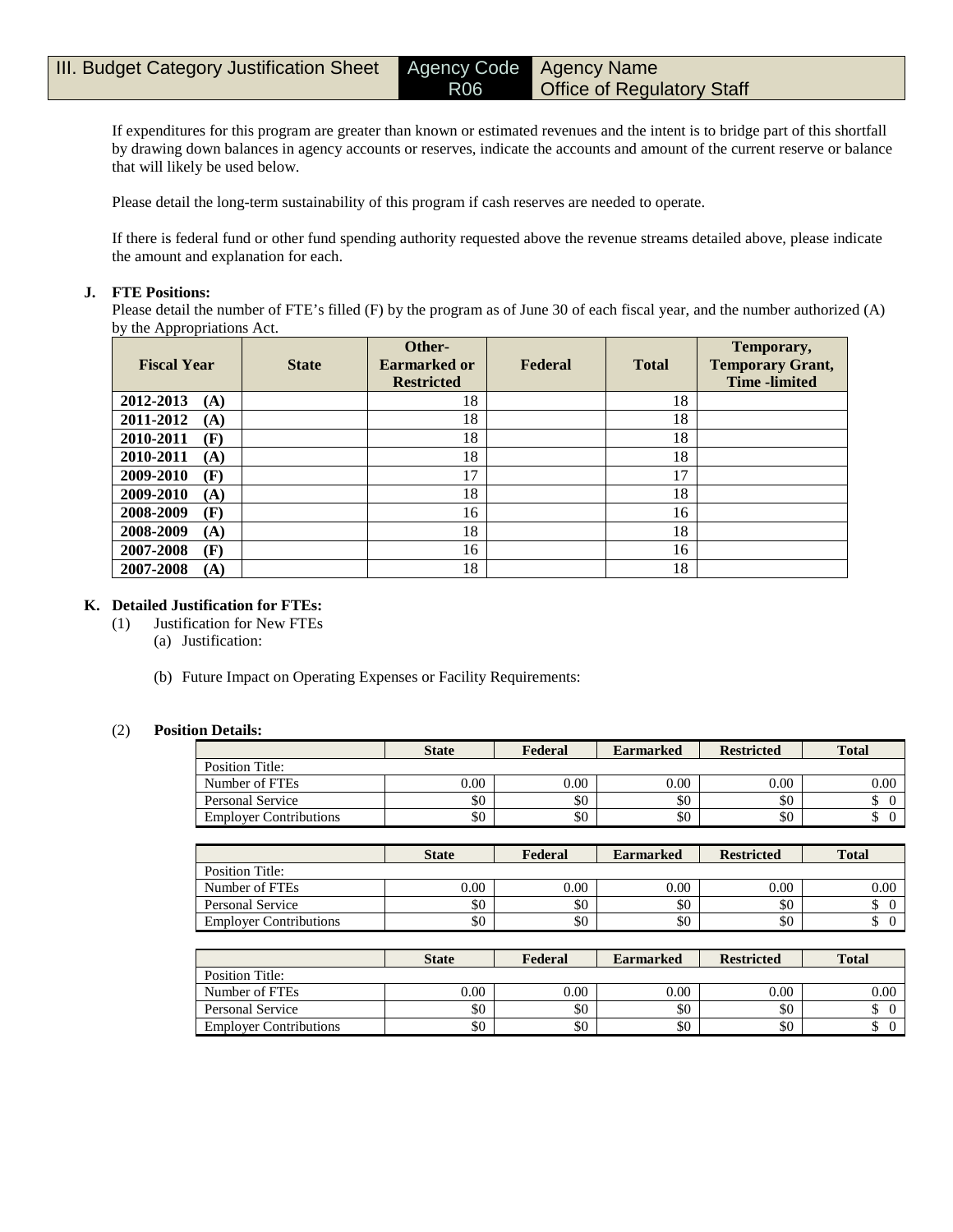#### **A. Summary description of programs and how they relate to the mission of the agency:**

The Electric & Gas program area regulates public electric and gas companies in the state of SC balancing the interest of the public, the companies, and the State. Also, Electric & Gas ensures the safety of natural gas pipelines.

#### **B. Budget Program Number and Name:**

IV. Electric & Gas

#### **C. Agency Activity Number and Name:**

Note: If more than one activity maps to this program; provide all activity numbers, names, and approximate funding amounts.

| Activity | <b>Activity Name</b> | State Non- | <b>State</b> | Federal | Other     | Total     |
|----------|----------------------|------------|--------------|---------|-----------|-----------|
| Number   |                      | Recurring  | Recurring    |         |           |           |
| 1520     | Utilities-Electric   |            |              |         | \$689,258 | \$689,258 |
| 1610     | Utilities – Natural  |            |              |         | \$295,263 | \$295,263 |
|          | Gas                  |            |              |         |           |           |
|          |                      |            |              |         |           |           |
|          |                      |            |              |         |           |           |
|          |                      |            |              |         |           |           |

#### **D. Performance Measures:**

The ORS has oversight responsibility including prudence and audit review of investor-owned electric and gas utilities in South Carolina. The total annual dollars reviewed in examinations of the fuel costs for power generation and natural gas supply by the Electric & Gas Department during FY 09 was approximately \$2.1 billion, \$2 billion in FY 10, and \$1.9 billion in FY 11. The projected combined savings to consumers resulting from settlements of Electric and Gas cases in FY 09 was \$146 million, \$198 million in FY 10, and \$233 million in FY 11.

#### **E. Program Interaction:**

This program area interacts with the Audit, Legal, Internal Operations, Consumer Services, and Executive areas of the ORS. These support areas support the Electric & Gas program area in regulating public utilities.

#### **F. Change Management:**

The mission and focus of these programs has not changed over the past 5 years.

#### **G. Detailed Funding Information:**

| FY 2012-13 Cost Estimates:                                                                   | <b>State</b><br><b>Non-Recurring</b> | <b>State</b><br><b>Recurring</b> | Federal              | Other     | <b>Total</b>         |
|----------------------------------------------------------------------------------------------|--------------------------------------|----------------------------------|----------------------|-----------|----------------------|
| Number of FTEs*                                                                              |                                      | 0.00                             | 0.00                 | 14        | 14                   |
|                                                                                              |                                      |                                  |                      |           |                      |
| Personal Service                                                                             | \$0                                  | \$0                              | \$0                  | \$984,521 | \$984,521            |
| <b>Employer Contributions</b>                                                                | \$0                                  | \$0                              | \$0                  | \$0       | \$<br>$\Omega$       |
|                                                                                              |                                      |                                  |                      |           |                      |
| Program/Case Services                                                                        | \$0                                  | \$0                              | \$0                  | \$0       | $\updownarrow$ 0     |
| Pass-Through Funds                                                                           | \$0                                  | \$0                              | \$0                  | \$0       | \$<br>$\Omega$       |
| <b>Other Operating Expenses</b>                                                              | \$0                                  | \$0                              | \$0                  | \$0       | \$<br>$\overline{0}$ |
|                                                                                              |                                      |                                  |                      |           |                      |
| <b>Total</b>                                                                                 | \$<br>$\overline{0}$                 | \$<br>$\overline{0}$             | \$<br>$\overline{0}$ | \$984,521 | \$984,521            |
| * If new FTEs are needed, please complete Section G (Detailed Justification for FTEs) below. |                                      |                                  |                      |           |                      |

Is this budget category or program associated with a Capital Budget Priority? No If yes, state Capital Budget Priority Number and Project Name: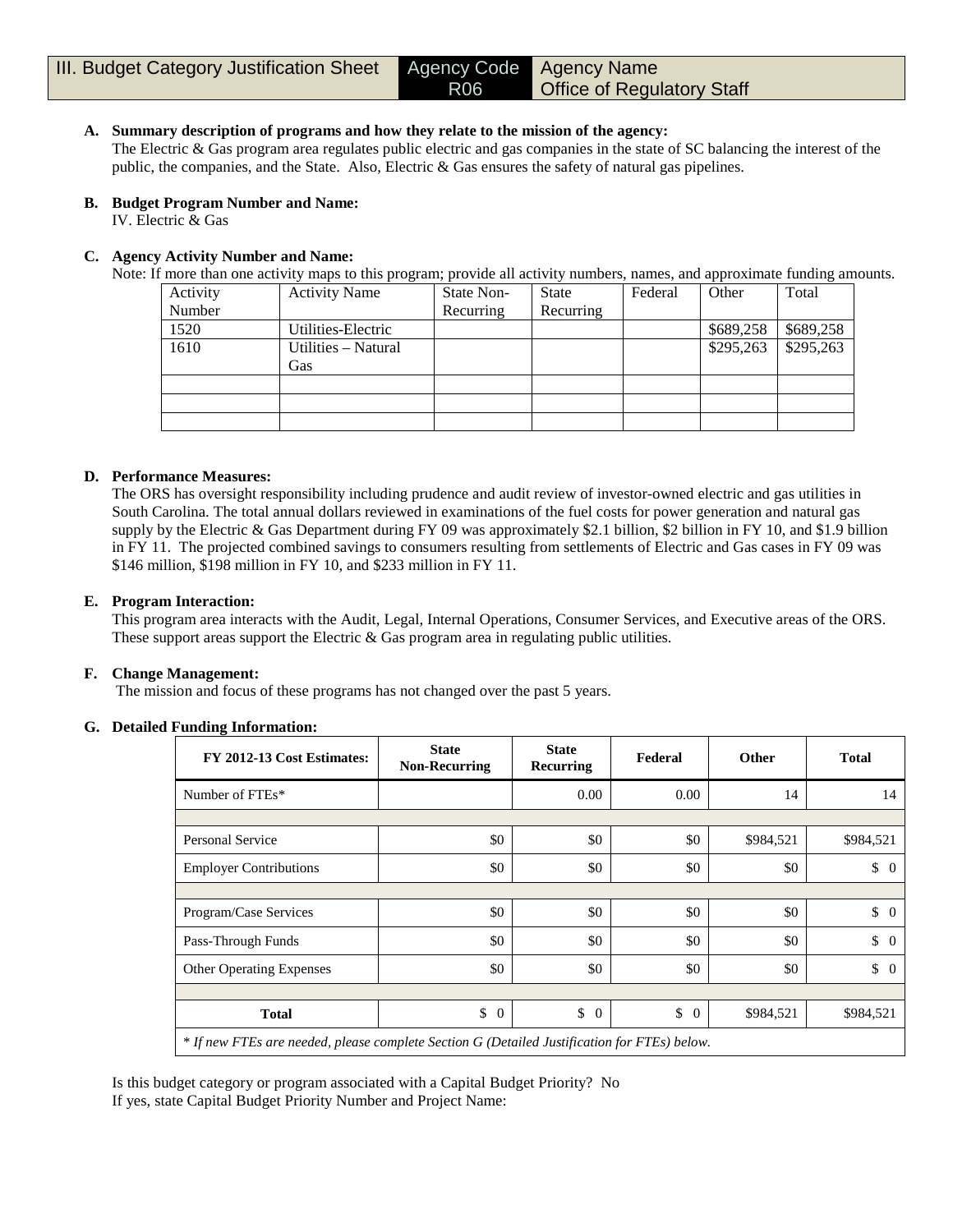Please List proviso numbers that relate to this budget category or programs funded by this category. 57.2, 57.3

R06

#### **H. Changes to the Appropriation:**

Please explain any changes, to include re-alignments and funding or FTE increases requested in this year's appropriation, as detailed below:

Funding:

| Year          | State Non-<br>Recurring | <b>State Recurring</b> | Federal | Other (Earmarked)<br>or Restricted) |
|---------------|-------------------------|------------------------|---------|-------------------------------------|
| 2011-2012 Act |                         |                        |         | \$798,594                           |
| 2012-2013 Act |                         |                        |         | \$984.521                           |
| Difference    |                         |                        |         | \$185,927                           |
| % Difference  |                         |                        |         | 23.28%                              |

#### Explanation of Changes:

Due to the 5% budget cut taken in FY 2011-12, personal service funding is being redistributed between the program categories to address business needs.

#### **I. Revenue Estimates:**

Please detail Sources of revenue for this program, identified by SAP fund number if a live SCEIS agency or the STARS number if a STARS agency. If several sources remit to a single subfund that cannot be split by source and appropriation or program, provide an estimate of the revenue dedicated to this program.

| <b>SAP Fund</b> | Source     | General | Other        | Earmarked | Restricted | Federal |
|-----------------|------------|---------|--------------|-----------|------------|---------|
| Number          | Name       | Fund    | <b>State</b> |           |            |         |
| 30350000        | Assessment |         |              | \$984,521 |            |         |
|                 | Revenue    |         |              |           |            |         |
|                 |            |         |              |           |            |         |
|                 |            |         |              |           |            |         |
|                 |            |         |              |           |            |         |

If expenditures for this program are greater than known or estimated revenues and the intent is to bridge part of this shortfall by drawing down balances in agency accounts or reserves, indicate the accounts and amount of the current reserve or balance that will likely be used below.

Please detail the long-term sustainability of this program if cash reserves are needed to operate.

If there is federal fund or other fund spending authority requested above the revenue streams detailed above, please indicate the amount and explanation for each.

#### **J. FTE Positions:**

Please detail the number of FTE's filled (F) by the program as of June 30 of each fiscal year, and the number authorized (A) by the Appropriations Act.

| <b>Fiscal Year</b> | <b>State</b> | Other-<br><b>Earmarked or</b><br><b>Restricted</b> | Federal | <b>Total</b> | Temporary,<br><b>Temporary Grant,</b><br><b>Time</b> -limited |
|--------------------|--------------|----------------------------------------------------|---------|--------------|---------------------------------------------------------------|
| 2012-2013<br>(A)   |              | 14                                                 |         | 14           |                                                               |
| 2011-2012<br>(A)   |              | 13                                                 |         | 13           |                                                               |
| 2010-2011<br>(F)   |              | 13                                                 |         | 13           | 2                                                             |
| 2010-2011<br>(A)   |              | 13                                                 |         | 13           |                                                               |
| 2009-2010<br>(F)   |              | 13                                                 |         | 13           | 2                                                             |
| 2009-2010<br>(A)   |              | 13                                                 |         | 13           |                                                               |
| 2008-2009<br>(F)   |              | 13                                                 |         | 13           |                                                               |
| 2008-2009<br>(A)   |              | 11                                                 |         | 11           |                                                               |
| 2007-2008<br>(F)   |              | 12                                                 |         | 12           |                                                               |
| 2007-2008<br>(A)   |              | 11                                                 |         | 13           |                                                               |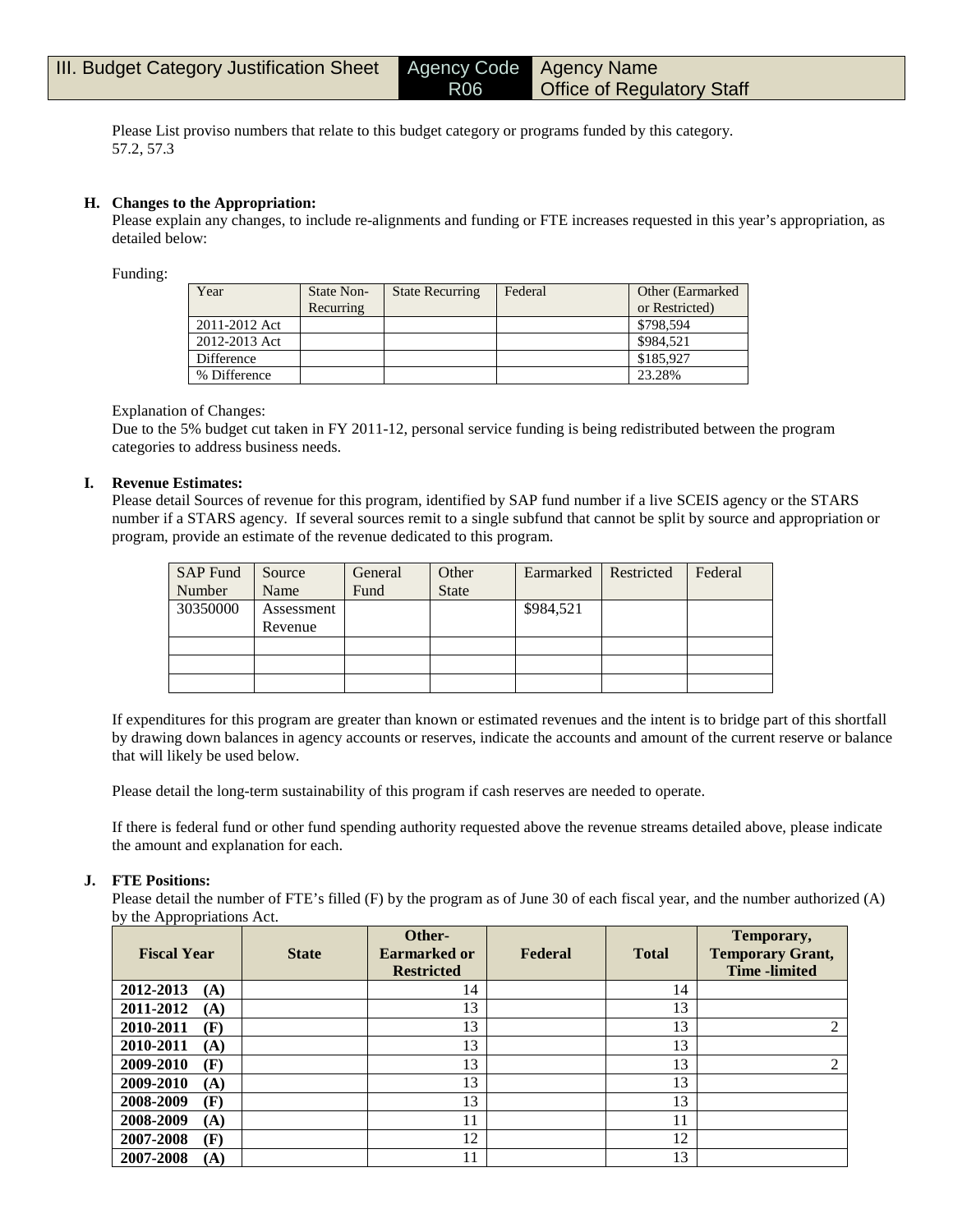# **K. Detailed Justification for FTEs:**

- (1) Justification for New FTEs
	- (a) Justification:
	- (b) Future Impact on Operating Expenses or Facility Requirements:

#### (2) **Position Details:**

|                               | <b>State</b> | Federal  | <b>Earmarked</b> | <b>Restricted</b> | <b>Total</b> |
|-------------------------------|--------------|----------|------------------|-------------------|--------------|
| Position Title:               |              |          |                  |                   |              |
| Number of FTEs                | 0.00         | $0.00\,$ | 0.00             | 0.00              | 0.00         |
| <b>Personal Service</b>       | \$0          | \$0      | \$0              | \$0               |              |
| <b>Employer Contributions</b> | \$0          | \$0      | \$0              | \$0               |              |

|                               | <b>State</b> | Federal | <b>Earmarked</b> | <b>Restricted</b> | <b>Total</b> |
|-------------------------------|--------------|---------|------------------|-------------------|--------------|
| Position Title:               |              |         |                  |                   |              |
| Number of FTEs                | $0.00\,$     | 0.00    | 0.00             | 0.00              | 0.00         |
| Personal Service              | \$0          | \$0     | \$0              | \$0               |              |
| <b>Employer Contributions</b> | \$0          | \$0     | \$0              | \$0               |              |

|                               | <b>State</b> | Federal  | <b>Earmarked</b> | <b>Restricted</b> | <b>Total</b> |
|-------------------------------|--------------|----------|------------------|-------------------|--------------|
| Position Title:               |              |          |                  |                   |              |
| Number of FTEs                | 0.00         | $0.00\,$ | 0.00             | 0.00              | $0.00\,$     |
| Personal Service              | \$0          | \$0      | \$0              | \$0               |              |
| <b>Employer Contributions</b> | \$0          | \$0      | \$0              | \$0               |              |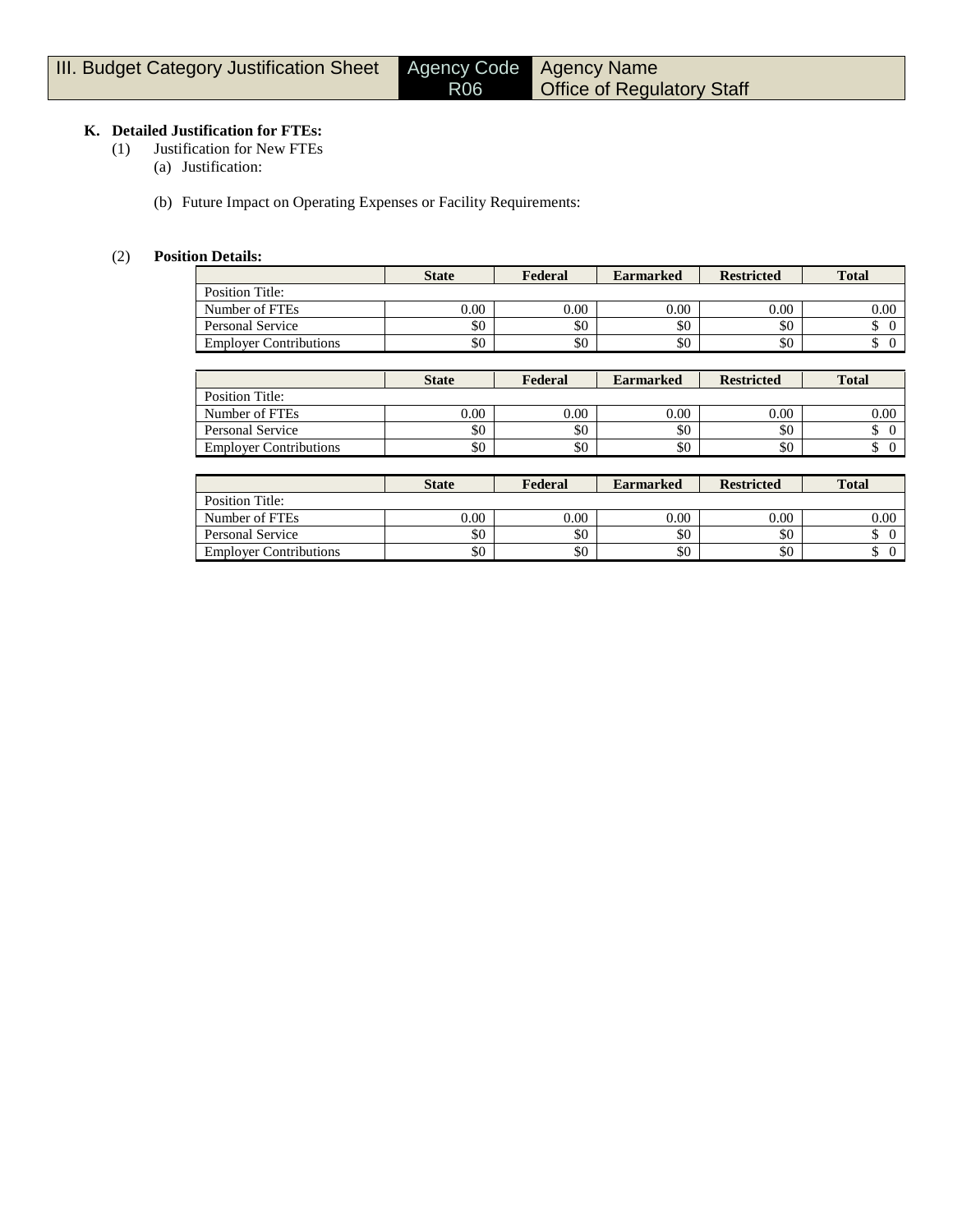**A. Summary description of programs and how they relate to the mission of the agency:** This program area covers all of the State Employer Contributions required by law for the ORS.

#### **B. Budget Program Number and Name:**

V. Employee Benefits – C. State Employer Contributions

#### **C. Agency Activity Number and Name:**

Note: If more than one activity maps to this program; provide all activity numbers, names, and approximate funding amounts.

| Activity | <b>Activity Name</b>     | State Non- | <b>State</b> | Federal | Other     | Total     |
|----------|--------------------------|------------|--------------|---------|-----------|-----------|
| Number   |                          | Recurring  | Recurring    |         |           |           |
| 1520     | Utilities-Electric       |            |              |         | \$192,992 | \$192,992 |
| 1521     | Transportation           |            |              |         | \$102,200 | \$102,200 |
| 1522     | Telecommunications       |            |              |         | \$159,533 | \$159,533 |
| 1523     | <b>Consumer Services</b> |            |              |         | \$77,000  | \$77,000  |
| 1525     | Administration           |            |              |         | \$206,177 | \$206,177 |
| 1609     | Legal                    |            |              |         | \$204,379 | \$204,379 |
| 1610     | Utilities-Natural Gas    |            |              |         | \$82,674  | \$82,674  |
| 1611     | Audit                    |            |              |         | \$226,651 | \$226,651 |
| 1612     | Water/Wastewater         |            |              |         | \$37,800  | \$37,800  |

#### **D. Performance Measures:**

In FY 11, the agency's Human Resources Department underwent an audit of its benefits records. The purpose of the audit was to ensure that the ORS complies with the policies and procedures of the Employee Insurance Program (EIP) in maintaining proper records pertaining to enrollment, notifications, and document retention. The agency received positive feedback from the audit and was found to be 100% compliant with EIP's protocol.

#### **E. Program Interaction:**

This program provides State Employer Contributions required by law for the employees of the ORS.

#### **F. Change Management:**

The mission and focus of these programs has not changed over the past 5 years.

#### **G. Detailed Funding Information:**

| FY 2012-13 Cost Estimates:                                                                   | <b>State</b><br><b>Non-Recurring</b> | <b>State</b><br>Recurring | Federal              | <b>Other</b> | <b>Total</b>                    |
|----------------------------------------------------------------------------------------------|--------------------------------------|---------------------------|----------------------|--------------|---------------------------------|
| Number of FTEs*                                                                              |                                      | 0.00                      | 0.00                 | 0.00         | 0.00                            |
|                                                                                              |                                      |                           |                      |              |                                 |
| Personal Service                                                                             | \$0                                  | \$0                       | \$0                  | \$0          | $\begin{matrix} 0 \end{matrix}$ |
| <b>Employer Contributions</b>                                                                | \$0                                  | \$0                       | \$0                  | \$1,289,406  | \$1,289,406                     |
|                                                                                              |                                      |                           |                      |              |                                 |
| Program/Case Services                                                                        | \$0                                  | \$0                       | \$0                  | \$0          | \$<br>$\overline{0}$            |
| Pass-Through Funds                                                                           | \$0                                  | \$0                       | \$0                  | \$0          | $\begin{matrix} 0 \end{matrix}$ |
| <b>Other Operating Expenses</b>                                                              | \$0                                  | \$0                       | \$0                  | \$0          | \$<br>$\Omega$                  |
|                                                                                              |                                      |                           |                      |              |                                 |
| <b>Total</b>                                                                                 | \$<br>$\theta$                       | \$<br>$\overline{0}$      | \$<br>$\overline{0}$ | \$1,289,406  | \$1,289,406                     |
| * If new FTEs are needed, please complete Section G (Detailed Justification for FTEs) below. |                                      |                           |                      |              |                                 |

Is this budget category or program associated with a Capital Budget Priority? No If yes, state Capital Budget Priority Number and Project Name:.

Please List proviso numbers that relate to this budget category or programs funded by this category.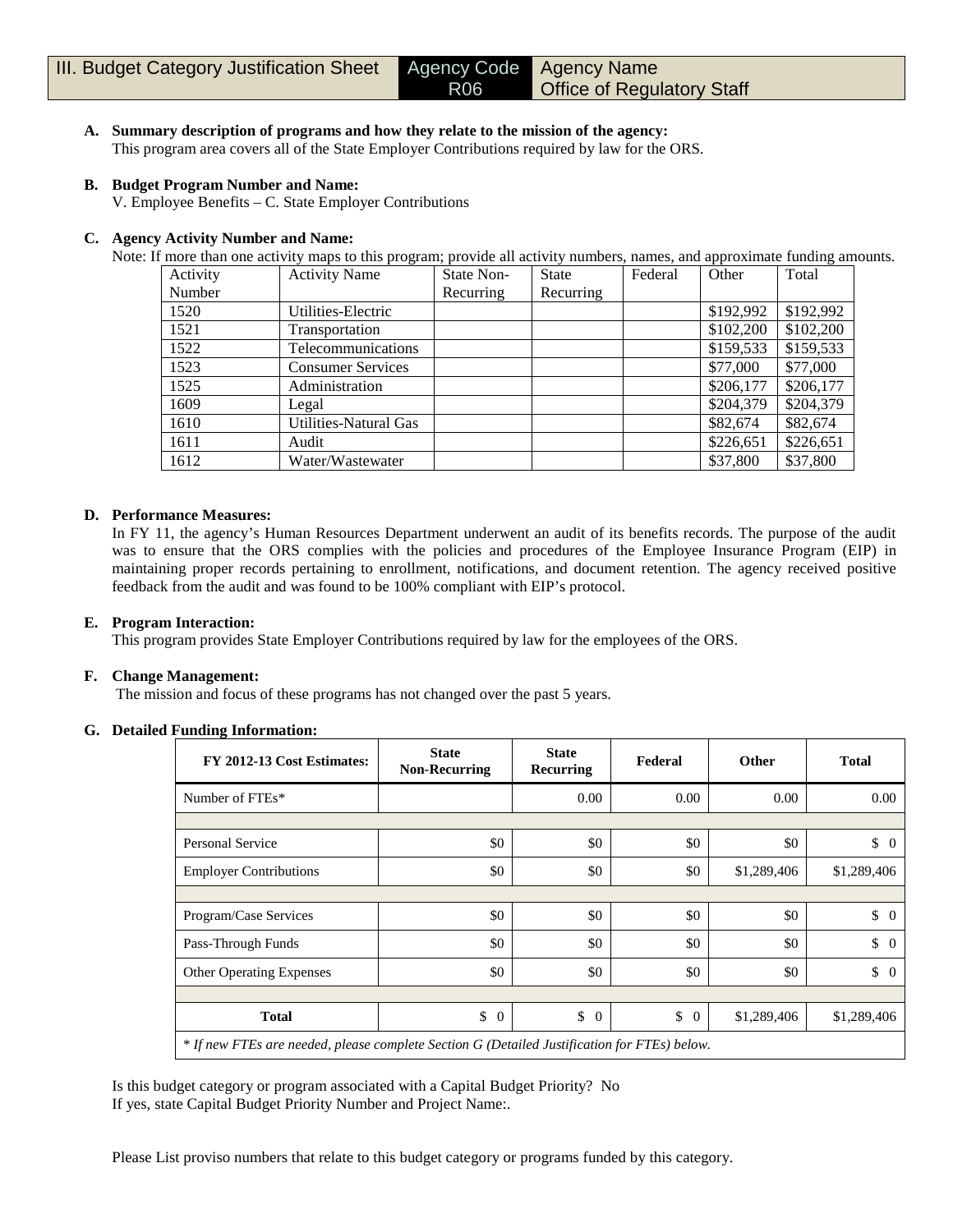#### 57.2, 57.3

#### **H. Changes to the Appropriation:**

Please explain any changes, to include re-alignments and funding or FTE increases requested in this year's appropriation, as detailed below:

Funding:

| Year          | State Non- | <b>State Recurring</b> | Federal | Other (Earmarked) |
|---------------|------------|------------------------|---------|-------------------|
|               | Recurring  |                        |         | or Restricted)    |
| 2011-2012 Act |            |                        |         |                   |
| 2012-2013 Act |            |                        |         |                   |
| Difference    |            |                        |         |                   |
| % Difference  |            |                        |         |                   |

R06

Explanation of Changes:

#### **I. Revenue Estimates:**

Please detail Sources of revenue for this program, identified by SAP fund number if a live SCEIS agency or the STARS number if a STARS agency. If several sources remit to a single subfund that cannot be split by source and appropriation or program, provide an estimate of the revenue dedicated to this program.

| <b>SAP Fund</b> | Source     | General | Other        | Earmarked   | Restricted | Federal |
|-----------------|------------|---------|--------------|-------------|------------|---------|
| Number          | Name       | Fund    | <b>State</b> |             |            |         |
| 30350000        | Assessment |         |              | \$1,289,406 |            |         |
|                 | Revenue    |         |              |             |            |         |

If expenditures for this program are greater than known or estimated revenues and the intent is to bridge part of this shortfall by drawing down balances in agency accounts or reserves, indicate the accounts and amount of the current reserve or balance that will likely be used below.

Please detail the long-term sustainability of this program if cash reserves are needed to operate.

If there is federal fund or other fund spending authority requested above the revenue streams detailed above, please indicate the amount and explanation for each.

#### **J. FTE Positions:**

Please detail the number of FTE's filled (F) by the program as of June 30 of each fiscal year, and the number authorized (A) by the Appropriations Act.

| <b>Fiscal Year</b> | <b>State</b> | Other-<br><b>Earmarked or</b><br><b>Restricted</b> | Federal | <b>Total</b> | Temporary,<br><b>Temporary Grant,</b><br><b>Time</b> -limited |
|--------------------|--------------|----------------------------------------------------|---------|--------------|---------------------------------------------------------------|
| 2012-2013<br>(A)   |              |                                                    |         |              |                                                               |
| 2011-2012<br>(A)   |              |                                                    |         |              |                                                               |
| 2010-2011<br>(F)   |              |                                                    |         |              |                                                               |
| 2010-2011<br>(A)   |              |                                                    |         |              |                                                               |
| 2009-2010<br>(F)   |              |                                                    |         |              |                                                               |
| 2009-2010<br>(A)   |              |                                                    |         |              |                                                               |
| 2008-2009<br>(F)   |              |                                                    |         |              |                                                               |
| 2008-2009<br>(A)   |              |                                                    |         |              |                                                               |
| 2007-2008<br>(F)   |              |                                                    |         |              |                                                               |
| 2007-2008<br>(A)   |              |                                                    |         |              |                                                               |

#### **K. Detailed Justification for FTEs:**

(1) Justification for New FTEs (a) Justification: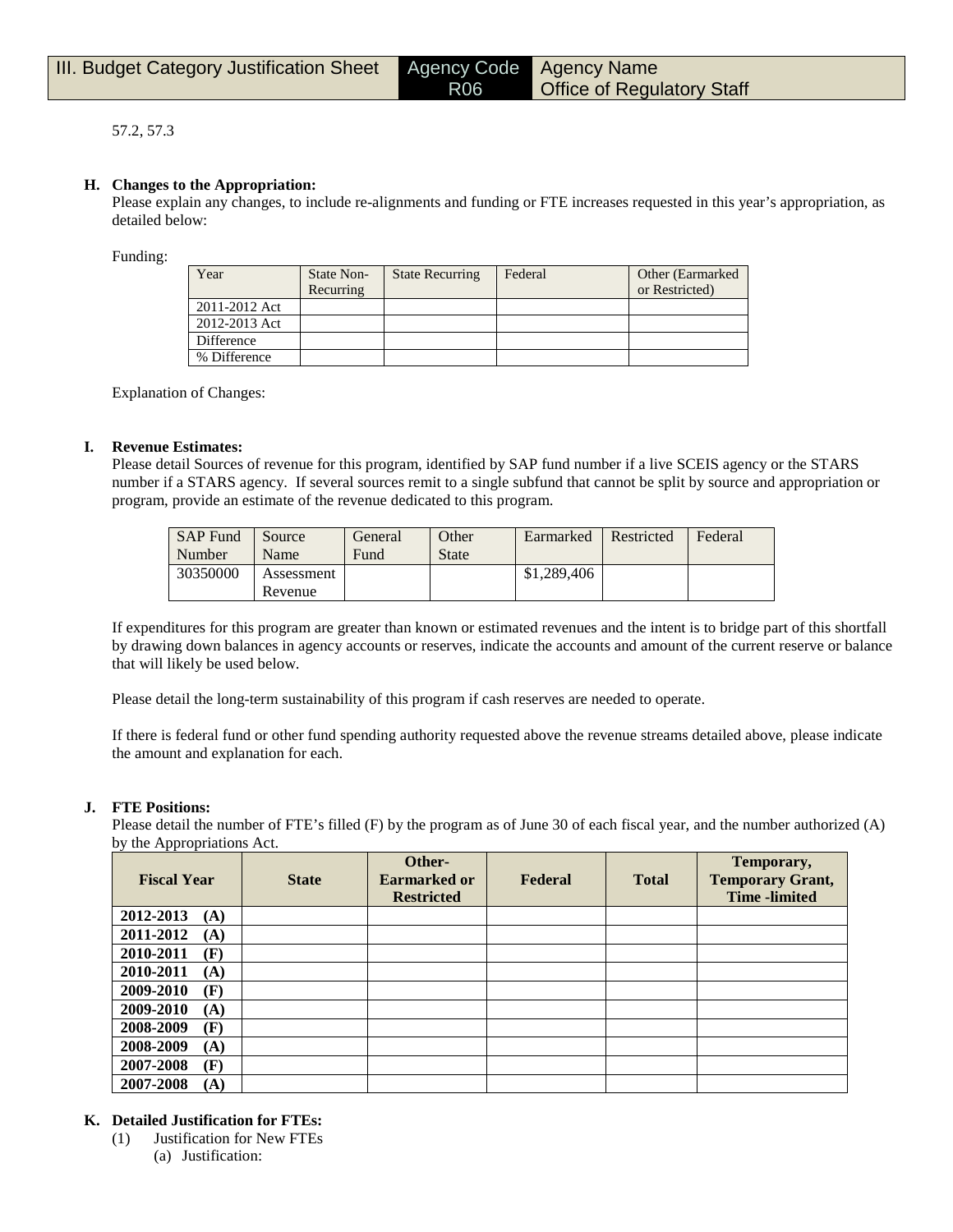Employer Contributions

# Agency Name Office of Regulatory Staff

#### (b) Future Impact on Operating Expenses or Facility Requirements:

R06

#### (2) **Position Details:**

|                               | <b>State</b> | Federal | <b>Earmarked</b> | <b>Restricted</b> | <b>Total</b>         |
|-------------------------------|--------------|---------|------------------|-------------------|----------------------|
| <b>Position Title:</b>        |              |         |                  |                   |                      |
| Number of FTEs                | 0.00         | 0.00    | 0.00             | 0.00              | 0.00                 |
| <b>Personal Service</b>       | \$0          | \$0     | \$0              | \$0               | \$<br>$\overline{0}$ |
| <b>Employer Contributions</b> | \$0          | \$0     | \$0              | \$0               | \$<br>$\theta$       |
|                               |              |         |                  |                   |                      |
|                               | <b>State</b> | Federal | <b>Earmarked</b> | <b>Restricted</b> | <b>Total</b>         |
| <b>Position Title:</b>        |              |         |                  |                   |                      |
| Number of FTEs                | 0.00         | 0.00    | 0.00             | 0.00              | 0.00                 |
| <b>Personal Service</b>       | \$0          | \$0     | \$0              | \$0               | \$<br>$\theta$       |
| <b>Employer Contributions</b> | \$0          | \$0     | \$0              | \$0               | \$<br>$\overline{0}$ |
|                               |              |         |                  |                   |                      |
|                               | <b>State</b> | Federal | <b>Earmarked</b> | <b>Restricted</b> | <b>Total</b>         |
| <b>Position Title:</b>        |              |         |                  |                   |                      |
| Number of FTEs                | 0.00         | 0.00    | 0.00             | 0.00              | 0.00                 |
| <b>Personal Service</b>       | \$0          | \$0     | \$0              | \$0               | \$<br>$\Omega$       |

Personal Service \$0 \$0 \$0 \$0 \$ 0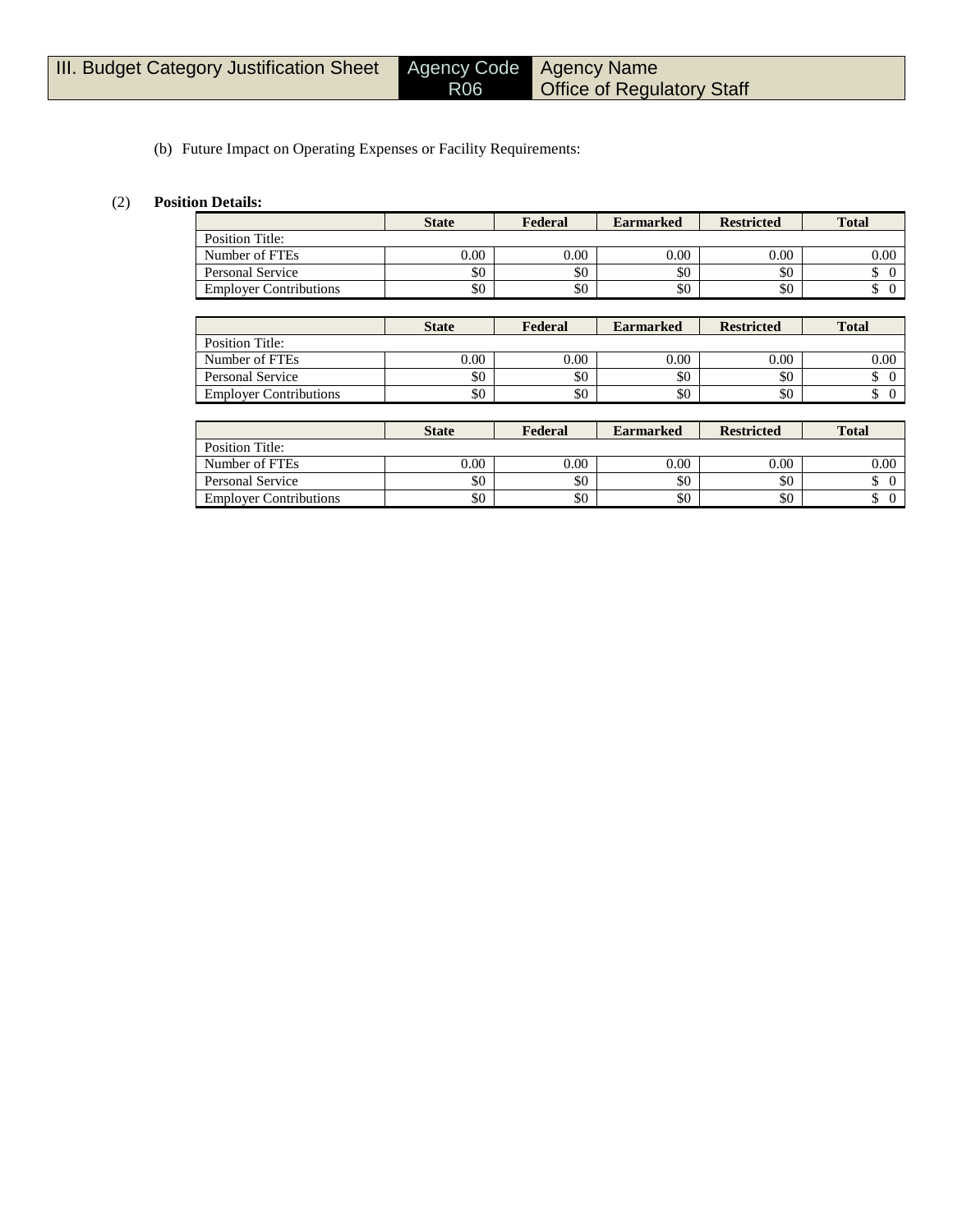| IV. Capital/Non-Recurring Appropriations Request | Agency Code Agency Name R06 Office of |
|--------------------------------------------------|---------------------------------------|
|                                                  | <b>Regulatory Staff</b>               |

- **A. Project Name: N/A**
- **B. Project Approval:**
- **C. Statement of Need:**

#### **D. Agency Activity Number and Name:**

Note: If more than one activity maps to this project provide all activity numbers, names, and approximate funding amounts.

| Activity<br><b>Number</b> | <b>Activity Name</b> | <b>State Non-</b><br>Recurring<br><b>Funds</b> | <b>State</b><br>Recurring<br><b>Funds</b> | Federal<br><b>Funds</b> | Other<br><b>Funds</b> | <b>Total Funds</b> |
|---------------------------|----------------------|------------------------------------------------|-------------------------------------------|-------------------------|-----------------------|--------------------|
|                           |                      |                                                |                                           |                         |                       | \$0                |
|                           |                      |                                                |                                           |                         |                       | \$0                |
|                           |                      |                                                |                                           |                         |                       | \$0\$              |
|                           |                      |                                                |                                           |                         |                       | \$0                |
|                           |                      |                                                |                                           |                         |                       | \$0                |

#### **E. Project Description:**

Note: In addition to a basic description, include whether or not this is a capital or non-capital project. If non-capital, explain how this non-recurring appropriation will be spent on non-recurring activities.

#### **F. Funding**

Total New Request: \_\_\_\_\_\_\_\_\_\_\_\_\_\_\_ Previously Approved Funds: \_\_\_\_\_\_\_\_\_\_\_\_ Expenditures to Date: \_\_\_

Identify the source(s) of funds for this appropriation (general fund, surplus, federal funding, local match, etc.):

#### **G. Justification for additional future operating costs:**

Will additional annual operating costs be absorbed into your existing budget? If so, what resources will lose funding to facilitate this?

If not, will additional funds be needed in the future?

Identify the source of additional funds:

Detail the lifecycle cost of the funded project below

| Year | Capital | Operating | Total | State;    | General;  | Federal | Other       | Use of             | Additional  |
|------|---------|-----------|-------|-----------|-----------|---------|-------------|--------------------|-------------|
|      |         |           |       | Non-      | Recurring |         | (Earmarked/ | <b>Current FTE</b> | <b>FTEs</b> |
|      |         |           |       | Recurring |           |         | Restricted) |                    | needed      |
|      |         |           |       |           |           |         |             |                    |             |
|      |         |           |       |           |           |         |             |                    |             |
| 2    |         |           |       |           |           |         |             |                    |             |
|      |         |           |       |           |           |         |             |                    |             |
|      |         |           |       |           |           |         |             |                    |             |
| $6+$ |         |           |       |           |           |         |             |                    |             |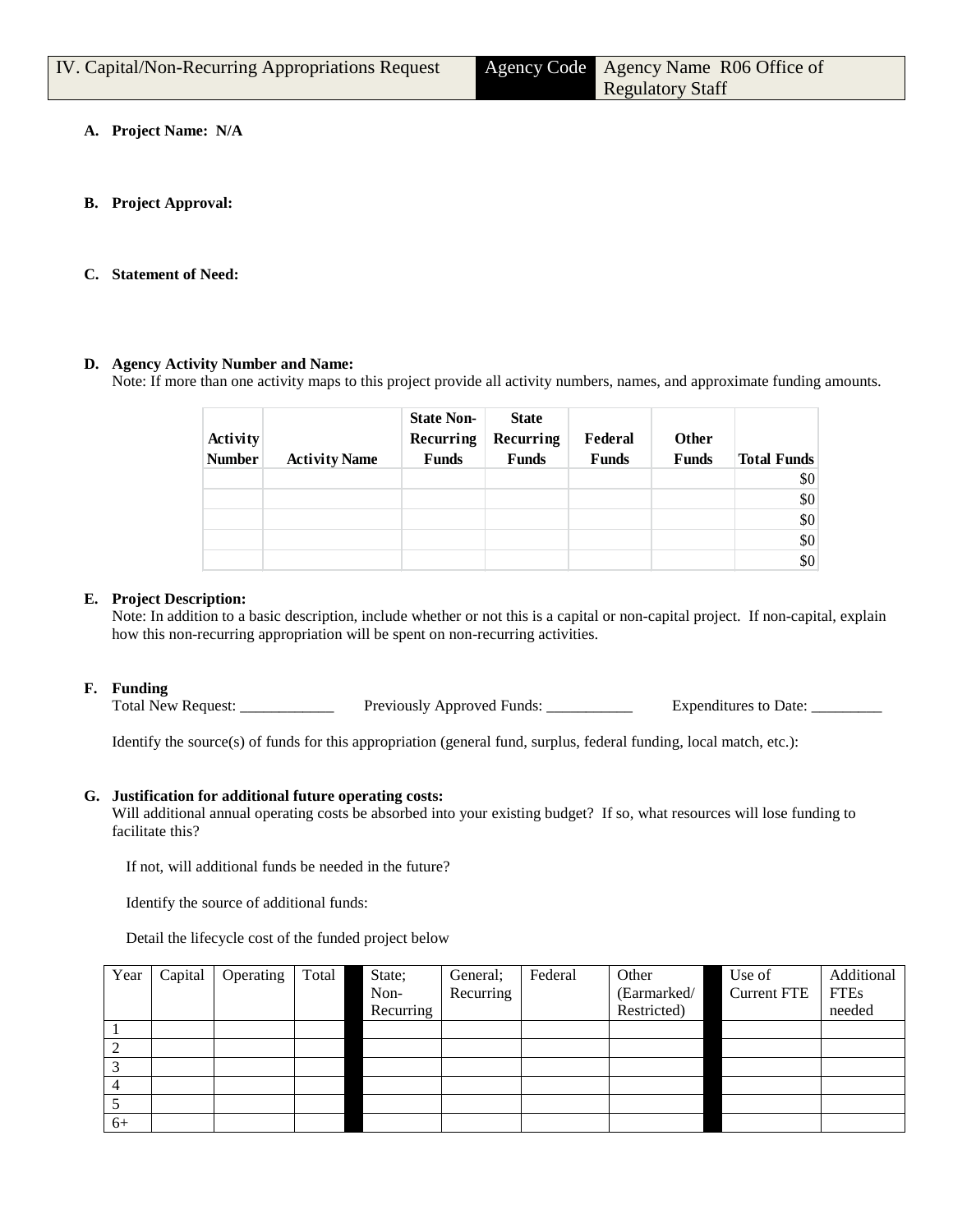#### **A. Proviso Number**

Using the renumbered 2012-13 proviso base provided on the OSB website indicate the proviso number *(If new indicate "New #1","New #2", etc.)*:

57.1

### **B. Appropriation**

Related budget category, program, or non-recurring request (*Leave blank if not associated with funding priority)*: III. Telecommunications, Transportation, Water/Wastewater

# **C. Agency Interest**

Is this proviso agency-specific, a general proviso that affects the agency, or a proviso from another agency's section that has had consequences? Agency-specific

#### **D. Action**

*(*Indicate Keep, Amend, Delete, or Add): Keep until codified

#### **E. Title**

Descriptive Proviso Title: Transportation Fee Refund

#### **F. Summary**

Summary of Existing or New Proviso:

The Office of Regulatory Staff (ORS) was given the responsibility by Act 175 to regulate transportation companies. This proviso enables ORS to make refunds of fees which may be erroneously collected.

#### **G. Explanation of Amendment to/or Deletion of Existing Proviso**

(If request to delete proviso is due to codification, note the section of the Code of Laws where the language has been codified):

N/A

**H. Explanation of how this proviso directs the expenditure or appropriation of funds, and why this direction is necessary.** Transportation fee refunds are necessitated by erroneous overpayments by regulated transportation carriers for semi-annual decal fee payments.

#### **I. Justification**

Refer to the instructions for the correct question to answer in this space, based on the action you selected This should be codified to enable ORS to provide refunds to carriers if necessary.

**J. Fiscal Impact (Include impact on each source of funds – state, federal, and other)** This proviso does not have a fiscal impact on the ORS' funds. These are refunds of fees that were erroneously collected.

#### **K. Text of New Proviso with Underline or Entire Existing Proviso Text with Strikeover and Underline**

**57.1.** (ORS: Transportation Fee Refund) The Transportation Department of the Office of Regulatory Staff is hereby authorized to make refunds of fees which were erroneously collected.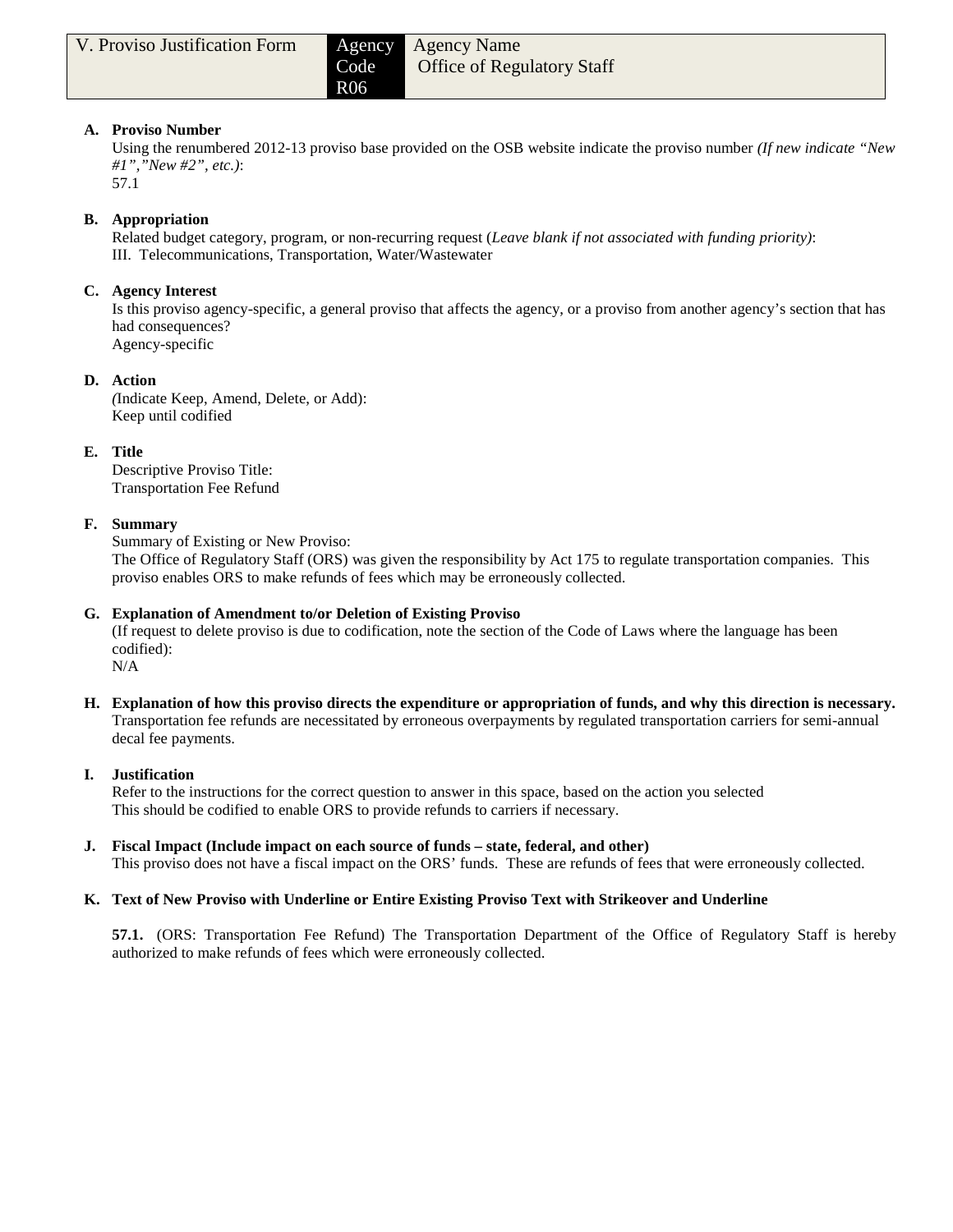# **A. Proviso Number**

Using the renumbered 2012-13 proviso base provided on the OSB website indicate the proviso number *(If new indicate "New #1","New #2", etc.)*:

57.2

### **B. Appropriation**

Related budget category, program, or non-recurring reques (*Leave blank if not associated with funding priority)*: I. Executive Director, II. Support Services, III. Telecommunications, Transportation, Water/Wastewater, IV Electric and Gas, V. Employee Benefits Base

# **C. Agency Interest**

Is this proviso agency-specific, a general proviso that affects the agency, or a proviso from another agency's section that has had consequences? Agency-specific

# **D. Action**

*(*Indicate Keep, Amend, Delete, or Add): Keep until codified

# **E. Title**

Descriptive Proviso Title: Assessment Certification

# **F. Summary**

Summary of Existing or New Proviso:

The Office of Regulatory Staff (ORS) was given the responsibility by Act 175 to assess regulated utilities and transportation companies to cover the appropriations.

#### **G. Explanation of Amendment to/or Deletion of Existing Proviso**

(If request to delete proviso is due to codification, note the section of the Code of Laws where the language has been codified):

N/A

**H. Explanation of how this proviso directs the expenditure or appropriation of funds, and why this direction is necessary.** This proviso provides the ORS the authority to assess regulated utility companies and transportation companies to cover the appropriations. Without authorization, the ORS will not have the funds necessary to operate.

#### **I. Justification**

Refer to the instructions for the correct question to answer in this space, based on the action you selected This should be codified to enable the ORS to assess amounts to cover expenses annually.

#### **J. Fiscal Impact (Include impact on each source of funds – state, federal, and other)**

This proviso supports the goal of providing consistent regulation to utilities and transportation companies. Without this assessment, the ORS would not have operating funds to provide the regulation.

# **K. Text of New Proviso with Underline or Entire Existing Proviso Text with Strikeover and Underline**

**57.2.** (ORS: Assessment Certification) Office of Regulatory Staff shall certify to the Department of Revenue the amounts to be assessed to cover appropriations in this section as follows: (1) the amount applicable to the assessment on public utility, telephone utility, radio common carrier and electric utility companies as provided for by Section 58-4-60, Code of Laws of 1976, (2) the amount to be assessed against gas utility companies as provided for in Section 58-5-940, Code of Laws of 1976, (3) the amount to be assessed against electric light and power companies as provided for in Sections 58-4-60 and 58-27-50, Code of Laws of 1976, and (4) the amount to be covered by revenue from motor transport fees as provided for by Section 58-23-630, and other fees as set forth in Section 58-4-60, Code of Laws of 1976. The amount to be assessed against railroad companies shall consist of all expenses related to the operations of the Railway subprogram of the Agency's Transportation Division, to include the related distribution of salary increments and employer contributions not reflected in the related subprogram of this act as set forth in Section 58-4-60, Code of Laws of 1976.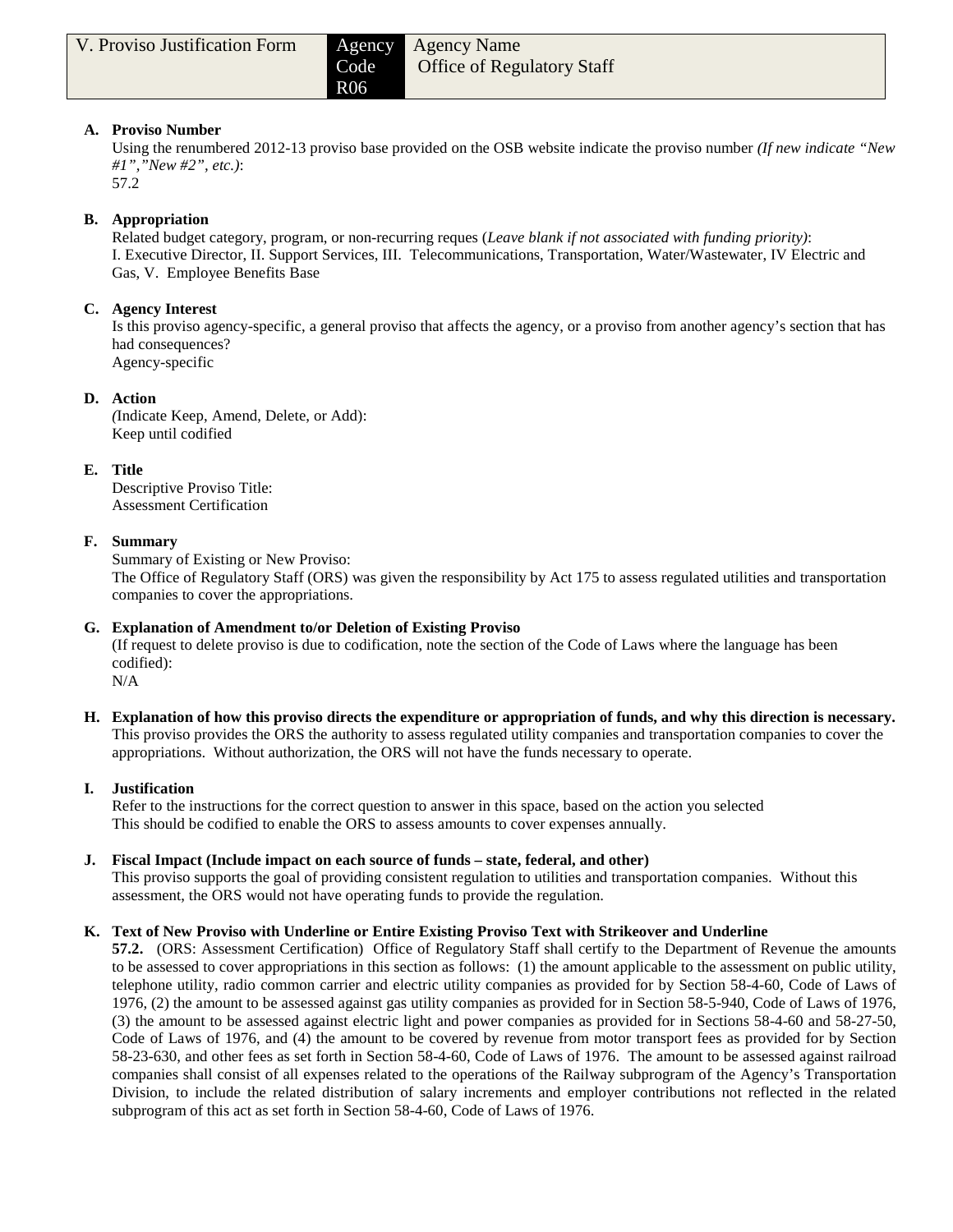#### **A. Proviso Number**

Using the renumbered 2012-13 proviso base provided on the OSB website indicate the proviso number *(If new indicate "New #1","New #2", etc.)*:

57.3

#### **B. Appropriation**

Related budget category, program, or non-recurring request (*Leave blank if not associated with funding priority)*: I. Executive Director, II. Support Services, III. Telecommunications, Transportation, Water/Wastewater. IV. Electric & Gas, V. Employee Benefit Base

### **C. Agency Interest**

Is this proviso agency-specific, a general proviso that affects the agency, or a proviso from another agency's section that has had consequences? Agency-specific

#### **D. Action**

*(*Indicate Keep, Amend, Delete, or Add): Keep until codified

#### **E. Title**

Descriptive Proviso Title: Assessment Adjustments

#### **F. Summary**

Summary of Existing or New Proviso:

The proviso allows the ORS to adjust and refund or credit any assessments of regulated utilities and transportation companies that are determined to be assessed amounts greater than authorized.

#### **G. Explanation of Amendment to/or Deletion of Existing Proviso**

(If request to delete proviso is due to codification, note the section of the Code of Laws where the language has been codified):

N/A

**H. Explanation of how this proviso directs the expenditure or appropriation of funds, and why this direction is necessary** Without this proviso, regulated utilities and transportation companies could be contributing funds that are not authorized to be billed without recourse.

#### **I. Justification**

Refer to the instructions for the correct question to answer in this space, based on the action you selected This should be codified to enable the ORS to collect amounts to cover expenses annually that can be adjusted to equal the amounts that the ORS is authorized to collect.

#### **J. Fiscal Impact (Include impact on each source of funds – state, federal, and other)**

This proviso supports the goal of providing consistent regulation to utilities and transportation companies. Without this proviso, the ORS would not have any means of adjusting assessments that were paid in amounts greater than that which the ORS is authorized to bill.

# **K. Text of New Proviso with Underline or Entire Existing Proviso Text with Strikeover and Underline**

**57.3.** (ORS: Assessment Adjustments) If the Office of Regulatory Staff determines that a person or entity subject to Title 58 of the 1976 Code has been assessed an amount greater than that authorized by Sections 58-4-60, 58-3-100 and 58-3-540, the Office of Regulatory Staff shall, at its discretion:

- (a) refund the person or entity the amount of over collection using funds from the current fiscal year;
- (b) refund the person or entity the amount of over collection using any unexpended funds from the prior fiscal year;
- (c) credit the amount the person or entity will be assessed in the next fiscal year for the amount of over collection; or
- (d) any combination of these.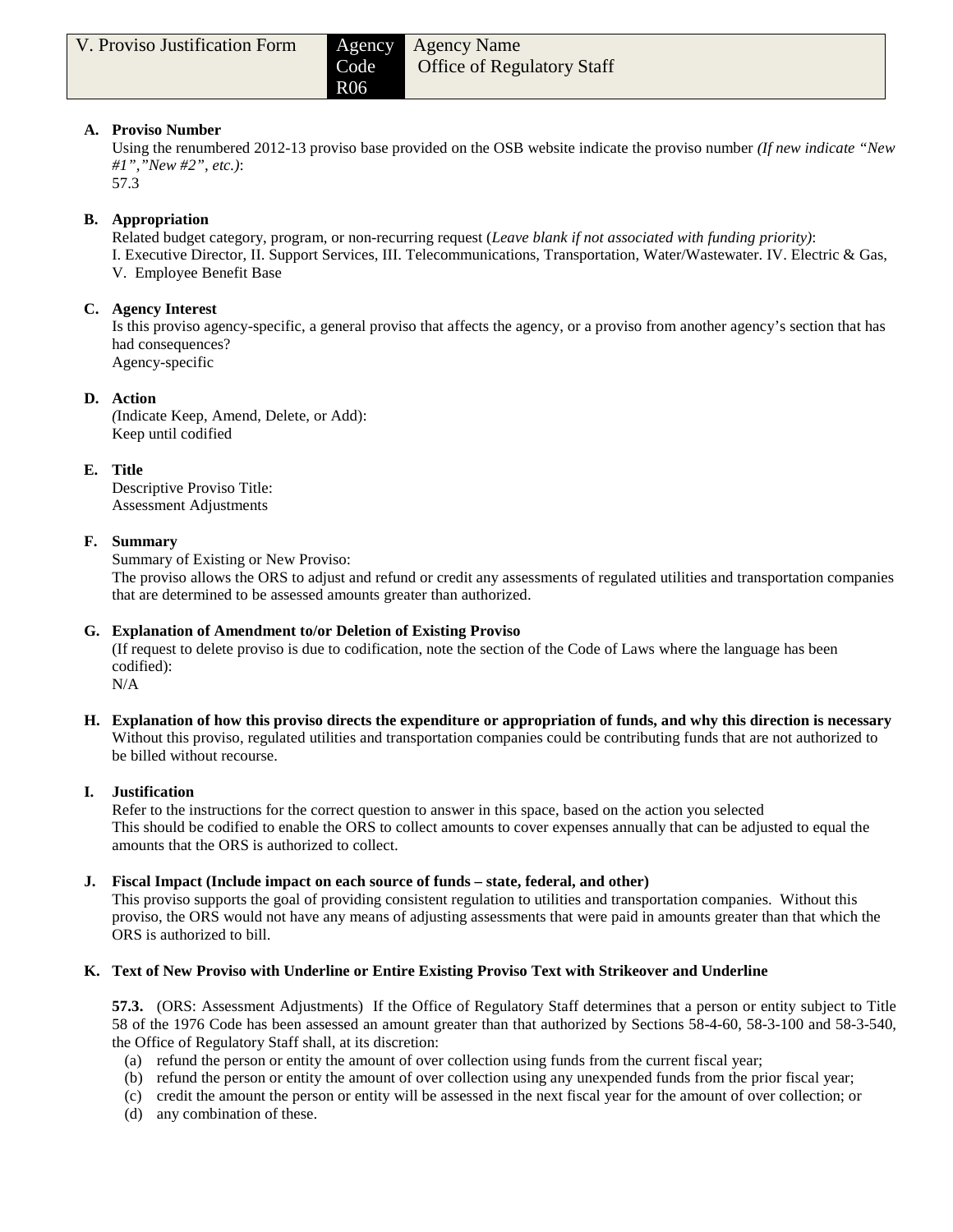| V. Proviso Justification Form | Code<br><b>R06</b> | <b>Agency</b> Agency Name<br><b>Office of Regulatory Staff</b> |
|-------------------------------|--------------------|----------------------------------------------------------------|
|-------------------------------|--------------------|----------------------------------------------------------------|

The Office of Regulatory Staff, when determining the amount to be assessed in the next fiscal year, may take into consideration any underpayment or overpayment by a person or entity during a given year. Any unexpended funds from revenue generated pursuant to this section may be retained and carried forward and expended for the same purposes.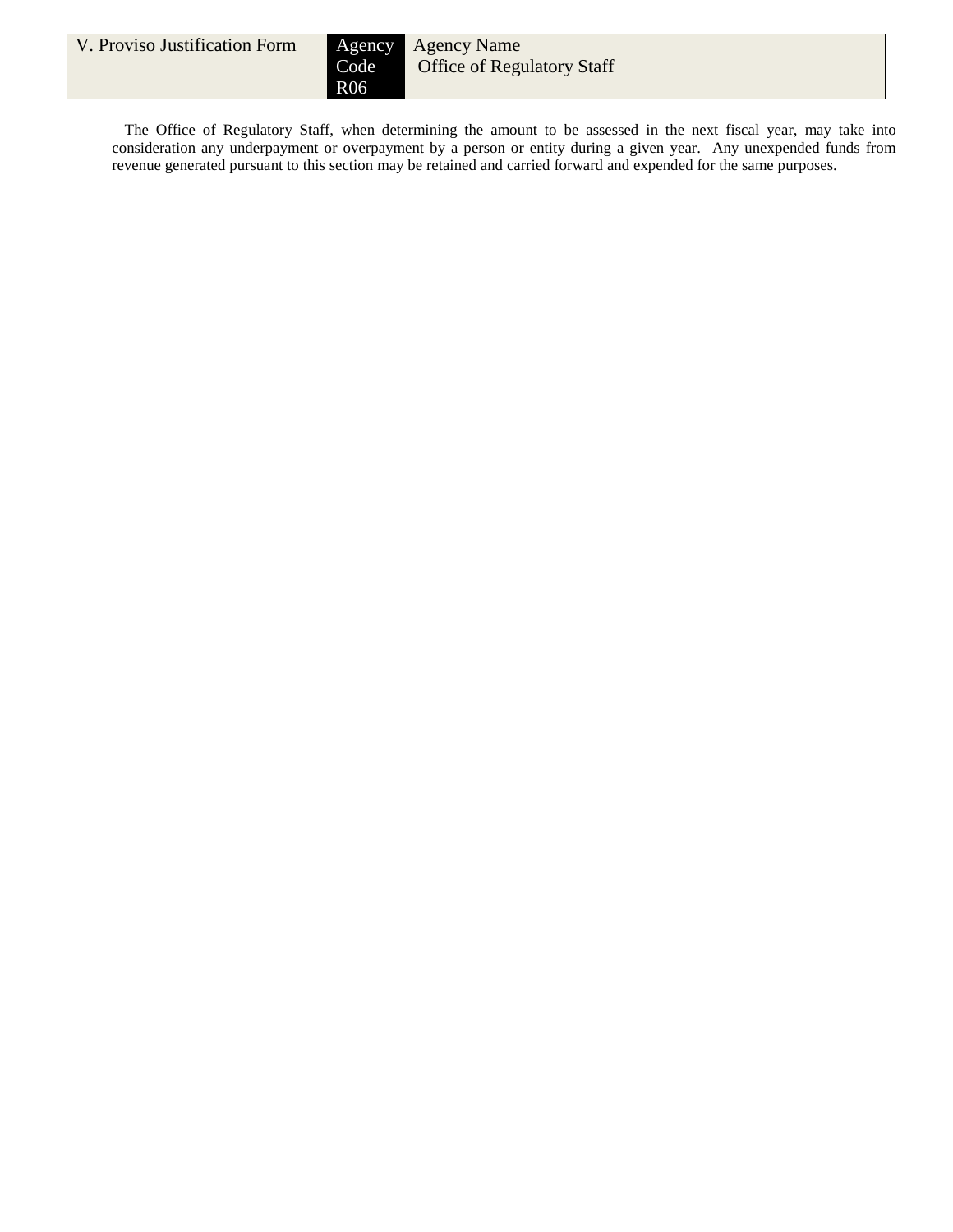| FY 2012-13 Agency Budget Request             | <b>Agency</b><br>Code                                                      |                                                                       |                       | R060 Agency Name Office of Regulatory Staff |
|----------------------------------------------|----------------------------------------------------------------------------|-----------------------------------------------------------------------|-----------------------|---------------------------------------------|
|                                              |                                                                            |                                                                       |                       |                                             |
| <b>Federal Aid Justification</b>             |                                                                            |                                                                       |                       | $\bf{0}$                                    |
|                                              |                                                                            |                                                                       |                       |                                             |
| Summary                                      |                                                                            |                                                                       |                       |                                             |
| Award Title                                  | N/A                                                                        |                                                                       |                       |                                             |
| CFDA Number/Title                            |                                                                            |                                                                       | If "Other", identify: |                                             |
| Award Number (Federal)                       |                                                                            | <b>Start Date</b>                                                     | Federal Agency        |                                             |
|                                              |                                                                            |                                                                       |                       |                                             |
| Award Number (State)                         |                                                                            | End Date                                                              | Federal Subagency     |                                             |
| Award Period                                 |                                                                            |                                                                       | If "Other", explain:  |                                             |
|                                              |                                                                            |                                                                       |                       |                                             |
|                                              |                                                                            |                                                                       |                       |                                             |
|                                              |                                                                            |                                                                       |                       |                                             |
| Financial                                    |                                                                            |                                                                       |                       |                                             |
| <b>Total Award Amount</b>                    |                                                                            | Amount Available in FY 2012-13                                        |                       |                                             |
| State Match Required?                        |                                                                            | If "Yes", describe, and provide SAP Fund Number(s) of funding sources |                       |                                             |
|                                              |                                                                            |                                                                       |                       |                                             |
| Local Match Required?                        |                                                                            | If "Yes", describe                                                    |                       |                                             |
| Assistance Type                              |                                                                            | If "Other", explain                                                   |                       |                                             |
|                                              | Is administrative and/or indirect cost recovery permitted? If so, explain: | Explanation would be here.                                            |                       |                                             |
|                                              |                                                                            |                                                                       |                       |                                             |
| entities, and how will funds be distributed? | Will funds be passed-through to other entities? If so, what types of       | Answer and elaboration here.                                          |                       |                                             |